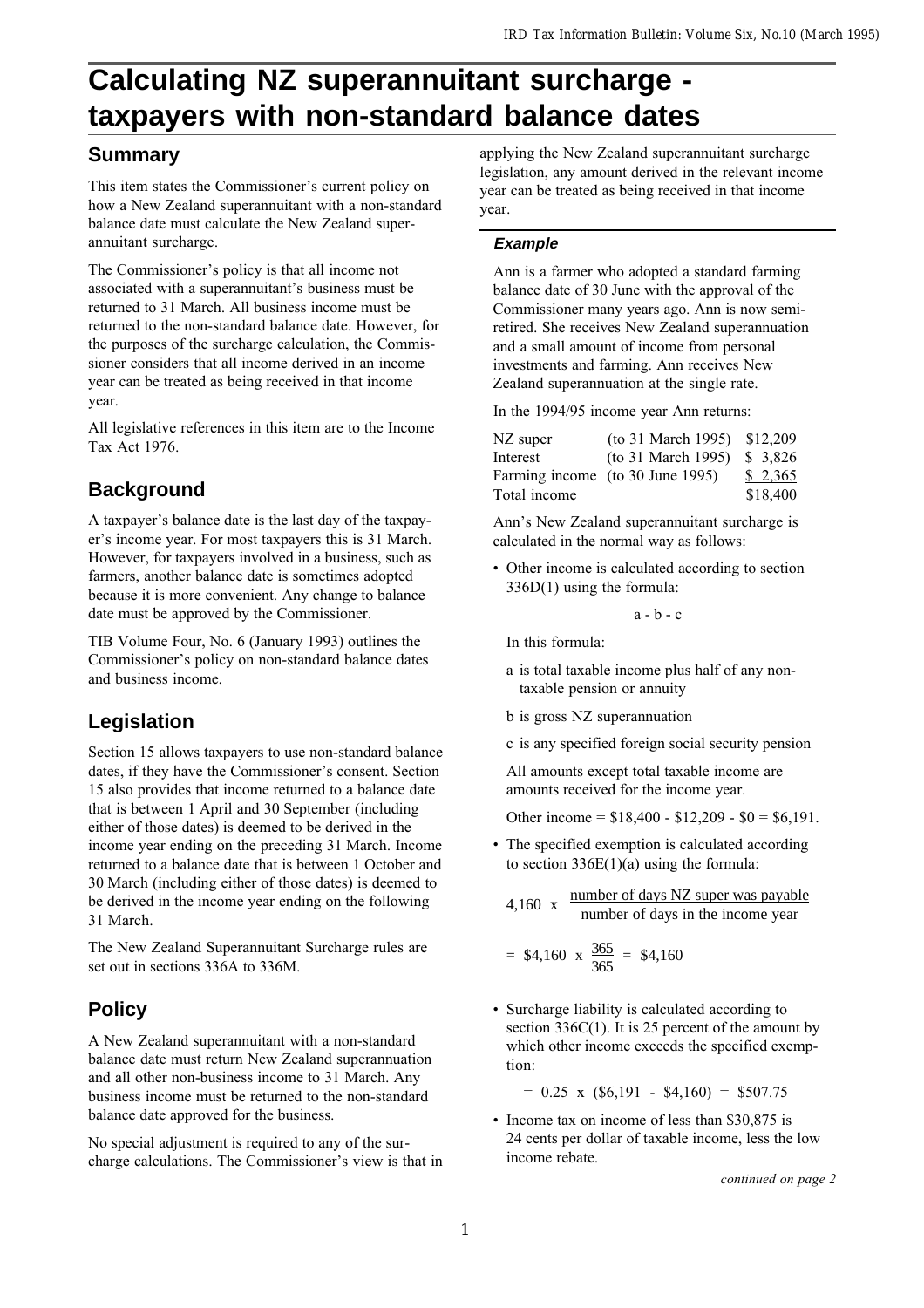#### *IRD Tax Information Bulletin: Volume Six, No.10 (March 1995)*

from page 1

The gross amount of income tax is:

 $$18,400 \times 0.24 = $4,416.$ 

The low income rebate is calculated under section 50D. For a superannuitant the rebate is 9 cents per dollar of assessable income, reaching a maximum of \$855 when assessable income derived by the superannuitant is \$9,500. The rebate then abates at 4 cents for each extra dollar of assessable income derived. In this case the rebate is:

 $$855 - [($18,400 - $9,500) \times .04] = $499$ 

Net income tax is, therefore:  $$4,416 - $499 = $3,917.$ 

 The amount of the surcharge may not exceed net NZ superannuation and clearly will not in this example. However, the calculation of net NZ superannuation is set out below. Net NZ superannuation is calculated according to section 336A, which gives the formula:

 $a - (b - c)$ 

In this formula:

- a is gross NZ superannuation received for the period.
- b is net income tax payable on the NZ superannuitant's taxable income.
- c is the net income tax on taxable income that is not NZ superannuation (i.e., other income less half of any non-taxable pension or annuity).
	- $c =$  the gross tax on other income of \$6,191. less low income rebate applicable to NZ superannuitants with income under \$9,500.
	- $= (\$6, 191 \times 0.24) (\$6, 191 \times .09)$

 $= $928.65$ 

Net NZ super is therefore:

 $$12,209 - (\$3,917 - \$928,65) = \$9,220,65$ 

Since the surcharge does not exceed net NZ superannuation, the amount of surcharge as calculated is correct.

# **Restraint of trade payments - deductibility for payer**

#### **Summary**

A restraint of trade payment by an employer is generally capital expenditure, so the employer cannot claim a deduction for it. The deductibility of a restraint of trade payment by an employer is determined independently of whether that payment is assessable to an employee. A restraint of trade payment is generally not assessable to an employee.

All legislative references in this item are to the Income Tax Act 1976.

# **Background**

A restraint of trade agreement is an agreement between an employer and an employee under which, in return for payment, the employee agrees not to compete with the employer after leaving that employment. Under the agreement the employee may agree not to do one or more of these things:

- compete with the employer within a certain time or geographical area
- use trade information gained while working for the employer
- approach the former employer's customers.

### **Policy**

The Commissioner's policy is that a restraint of trade payment is generally a payment on the payer's capital account, and under section 106(1)(a) it is not deductible. This is because the payment is a one-off payment which has the effect of reducing competition and protecting the value of the taxpayer's goodwill. The payment therefore relates to the income-earning structure of the business rather than the income-earning process, and is of a capital nature: Buckley & Young v CIR (1978) 3 NZTC 61,271, 61,276.

The deductibility and assessability of a restraint of trade payment are two separate and independent matters. The nature of the payment in the hands of the payer and recipient depends on the particular circumstances of the payment or receipt in each case. Payments that are capital expenditure in the hands of the payer are not necessarily capital receipts in the hands of the recipient.

The tax implications of an employee receiving a restraint of trade payment are discussed on page 7 of TIB Volume Four, No. 7 (March 1993). Such payments are generally of a capital nature in the hands of the employee, and are therefore not assessable.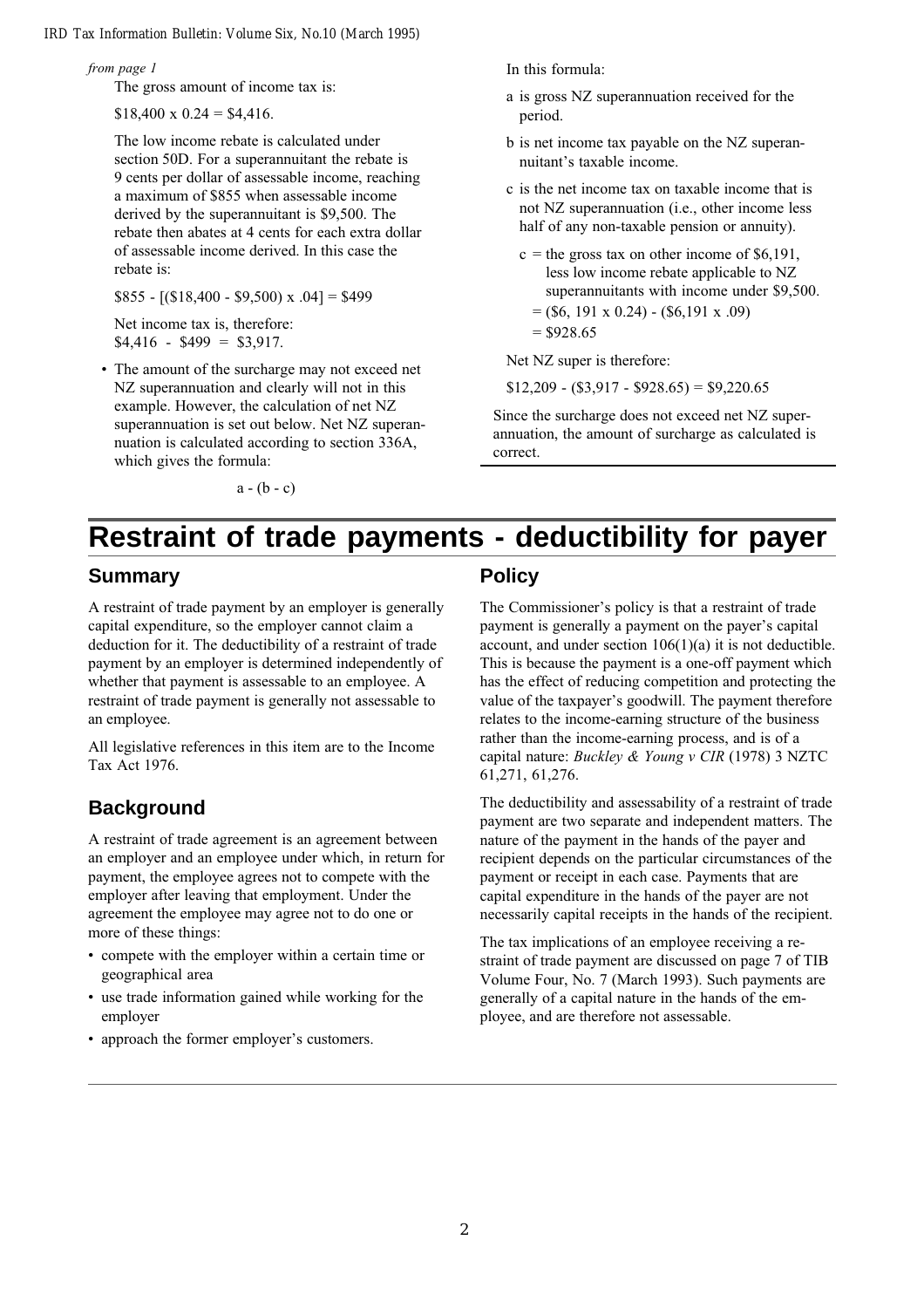# **FBT - meaning of "availability for private use or enjoyment"**

### **Summary**

This item examines whether the words "availability for private use or enjoyment" in the definition of "fringe" benefit" in section  $336N(1)$  apply to all fringe benefits, or just to motor vehicle benefits. The Commissioner's interpretation of the definition is that the words "available for private use or enjoyment" only apply to benefits that are motor vehicles. Other benefits that are only available for private use or enjoyment are not fringe benefits.

All legislative references in this item are to the Income Tax Act 1976.

# **Legislation**

The definition of "fringe benefit" in section  $336N(1)$ states:

"Fringe benefit" in relation to an employee and to any quarter ... means any benefit that consists of -

- (a) The private use or enjoyment ... of a motor vehicle ...:
- (b) The availability for the private use or enjoyment ... of a motor vehicle ...:
- (c) Any loan ...:
- (d) Any subsidised transport:
- (da) ... any contribution to any sick, accident, or death benefit fund ...:
- (db) ... any specified insurance premium or any contribution to any insurance fund of a friendly society:
- (de) Any contribution ... to any superannuation scheme ...:
- (e) Any benefit of any other kind whatever... -

being, as the case may be, private use or enjoyment, availability for private use or enjoyment, a loan, subsidised transport, a contribution to a fund referred to in paragraph (da) of this definition; a specified insurance premium or a contribution to an insurance fund of a friendly society, a contribution to a superannuation scheme, or a benefit that is used, enjoyed, or received, whether directly or indirectly, in relation to, in the course of, or by virtue of the employment of the employee ... and which is provided or granted by the employer of the employee, ... (emphasis added).

#### **Interpretation**

The Commissioner's interpretation of the definition of "fringe benefit" is that each of the benefits set out in paragraphs (a) to (e) relate, in order, to one of the phrases following paragraph (e). The words "being, as the case may be", which follow paragraph (e), indicate that each of the subsequent phrases apply specifically to one of paragraphs (a) to (e), rather than generally to all of the paragraphs.

The phrase "private use or enjoyment", which follows paragraph (e), relates to paragraph (a) which deals with the private use or enjoyment of a motor vehicle by an employee. The highlighted phrase, "availability for private use or enjoyment", relates to paragraph (b) which deals with the availability of a motor vehicle for the employee's private use or enjoyment. Each of the subsequent phrases listed ("a loan, subsidised transport ...) match up with their counterparts in paragraphs (c) to  $(de)$ . The phrase which relates to paragraph  $(e)$  is "a benefit".

As a result of this interpretation, the mere availability for private use or enjoyment of any employee benefit except motor vehicles will not constitute a fringe benefit for the purposes of section 336N. A benefit which is not a motor vehicle and is provided by the employer will only be a "fringe benefit" if the employee has actually "used, enjoyed, or received" the benefit in relation to, in the course of, or by virtue of the employee's employment.

#### **Example**

A television rental company makes television sets and video recorders available to its employees for private use. FBT is only payable when an employee takes the equipment home and uses it for private purposes. The value of the fringe benefit is based on the market value of the benefit (i.e. what the company would have charged a customer for that use).

# **Fertiliser or lime - deduction for purchase and application**

#### **Summary**

This item sets out the Commissioner's current policy on the deductibility of expenditure incurred in purchasing and applying fertiliser or lime. When the fertiliser or lime is both purchased and applied to the land in the year in which the expenditure was incurred, the Commissioner permits the deduction to be spread over the year in which the expenditure was incurred and any one or more of the four income years following that income year.

TIB Volume Three, No. 5 (March 1992) discusses the situation when farmers claim a deduction for fertiliser purchased before balance date, but do not apply the fertiliser to land until after that date.

All legislative references in this item are to the Income Tax Act 1976.

### **Policy**

Farmers engaged in any farming or agricultural business on land in New Zealand who apply fertiliser or lime to their farm properties are entitled to a deduction from assessable income. It is not necessary for the farmer to own the land in order to claim the deduction.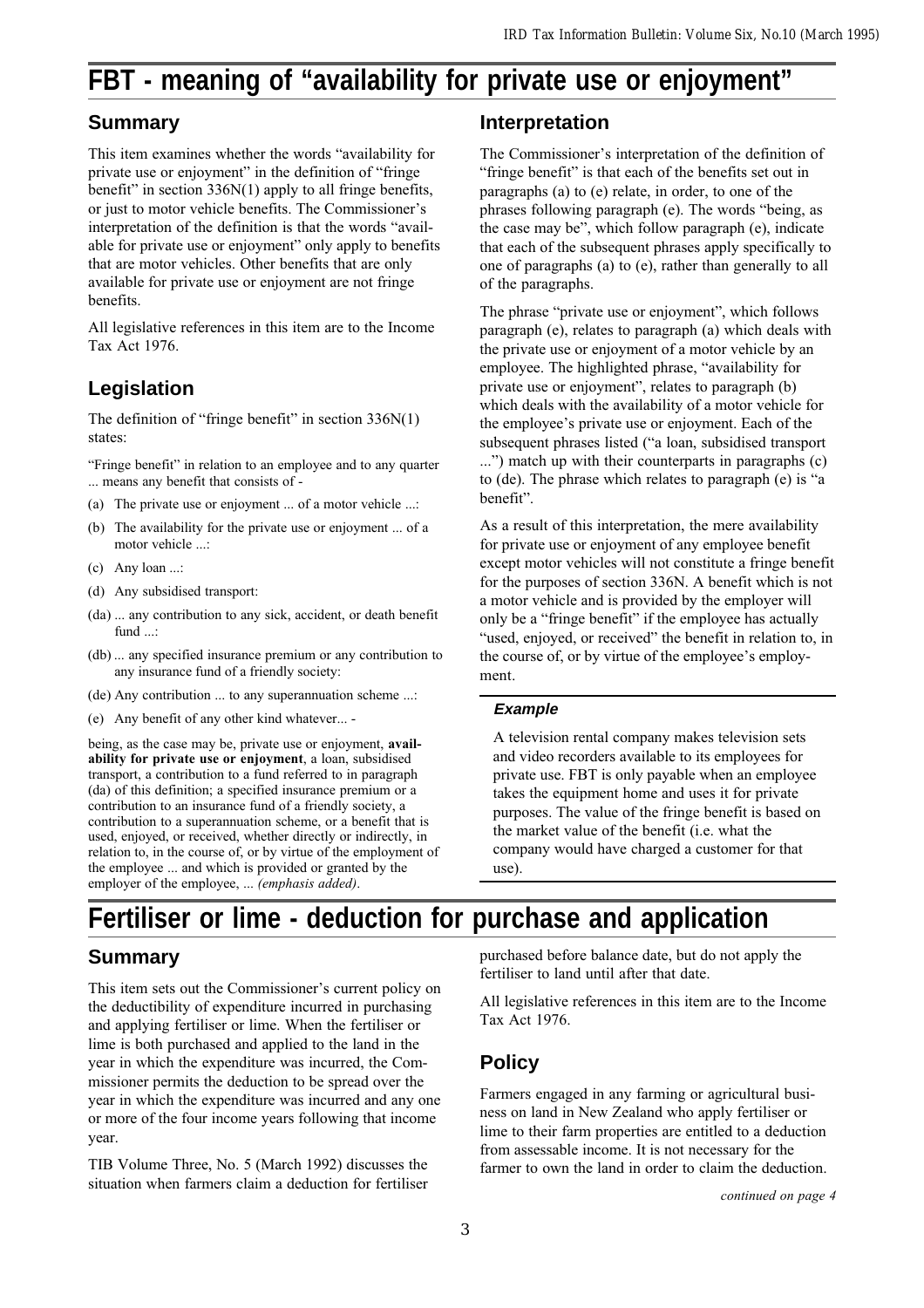#### *IRD Tax Information Bulletin: Volume Six, No.10 (March 1995)*

#### from page 3

It is sufficient that the farmer is the lessee of the land, or uses the land in a business activity.

To be deductible under the Act, expenditure must be of a revenue nature. A deduction is therefore available for any of these costs:

- buving the fertiliser or the lime
- transporting the fertiliser or the lime to the farm
- applying the fertiliser or the lime to the farm.

These costs are incurred in gaining or producing assessable income, so they are deductible under section 104.

#### **Spreading purchase and application expenditure**

If the fertiliser or lime is both purchased and applied to the land in the year in which the expenditure was incurred, section 133 applies.

Section 133(1) authorises the spreading of the deduction over the year the expenditure is incurred and any one or more of the following four income years.

For the purpose of section 133, "fertiliser" takes its meaning from section 2 of the Fertilisers Act 1982, namely:

any substance which is in a state suitable for application to land or plants for the purpose of increasing the growth or productivity of beneficial plants and which contains, in the aggregate, not less than 3 percent of fertilising elements; but does not include animal manure, or animal or vegetable matter either in a fresh or partly decomposed condition, unless any such material has been so dried or otherwise treated that decomposition is arrested until the material is applied to land or plants:

# **Spreading expenditure notice to Commissioner**

Section 133(2) states that taxpayers must elect in writing if they wish to spread the deduction. They must give this notice to the Commissioner within the time limit for filing their tax returns for the year to which the expenditure is so allocated, or within such further time as the Commissioner in his discretion may allow.

All of the deduction must be allocated by the fourth year after the expenditure was incurred. Any part of the total amount of expenditure which is neither claimed as a deduction for the year in which the expenditure is incurred nor allocated to any one or more of the three immediately succeeding years must be deducted in the fourth income year following the year in which the expenditure was incurred.

#### **Cessation of business**

Section 133(3) covers the situation when a taxpayer who has made an election under section 133 to spread the deduction either dies or ceases to carry on business before the expiry of the fourth income year following

the income year in which the expenditure was incurred. The taxpayer (or the taxpayer's personal representative if the taxpayer is deceased) can elect to have the remaining amount allocated in either of these ways:

- to the income year in which the taxpayer ceased to carry on that business
- equally to the income year in which that total amount was incurred and the succeeding income years in which the taxpayer has continued to carry on that business.

### **Partnerships**

If two persons are in partnership and one of them withdraws, the continuing party's share of the cost of any unexpended balance of fertiliser and lime is allowed against that person's income in the remaining years covered by the election. The partner who withdraws is subject to the cessation of business provisions. However, if that person commences farming operations individually, his or her share of the unexpended portion of the cost of partnership fertiliser and lime can be claimed against individual farming income in the remaining years covered by the election.

If a sole trader goes into partnership (e.g. a parent takes a child into partnership) and the farming business continues on the same land, the cessation of business provisions do not apply. The farmer can carry forward the unexpended portion of the cost against his or her share of the partnership income in the remaining years covered by the election. No portion of the cost of the fertiliser or lime applied before the formation of the partnership is allowable against the child's share of the partnership income. To avoid confusion, the farmer should claim the unexpended cost in a personal tax return and not the partnership return.

#### **Example**

Bob and Mary are equal partners in a farming business. On 1 February 1992 Bob and Mary spent \$10,000 on purchasing fertiliser and applying it to their paddocks. Instead of claiming the total or any part of that \$10,000 in the year ended 31 March 1992, Bob and Mary elect to spread the deduction over the following four income years. In their 1992-93 return of income they attach a notice stating their intention to allocate 20% of the deduction to that income year. They have planned to spread the deduction in the following manner:

1992-93 - 20% of the total deduction allowed 1993-94 - 40% of the total deduction allowed 1994-95 - 10% of the total deduction allowed 1995-96 - 30% of the total deduction allowed.

In 1995 Bob withdraws from the partnership and ceases farming altogether. Bob is subject to the cessation of business provisions. He can elect to have his share of the remaining deduction allocated in either of these ways: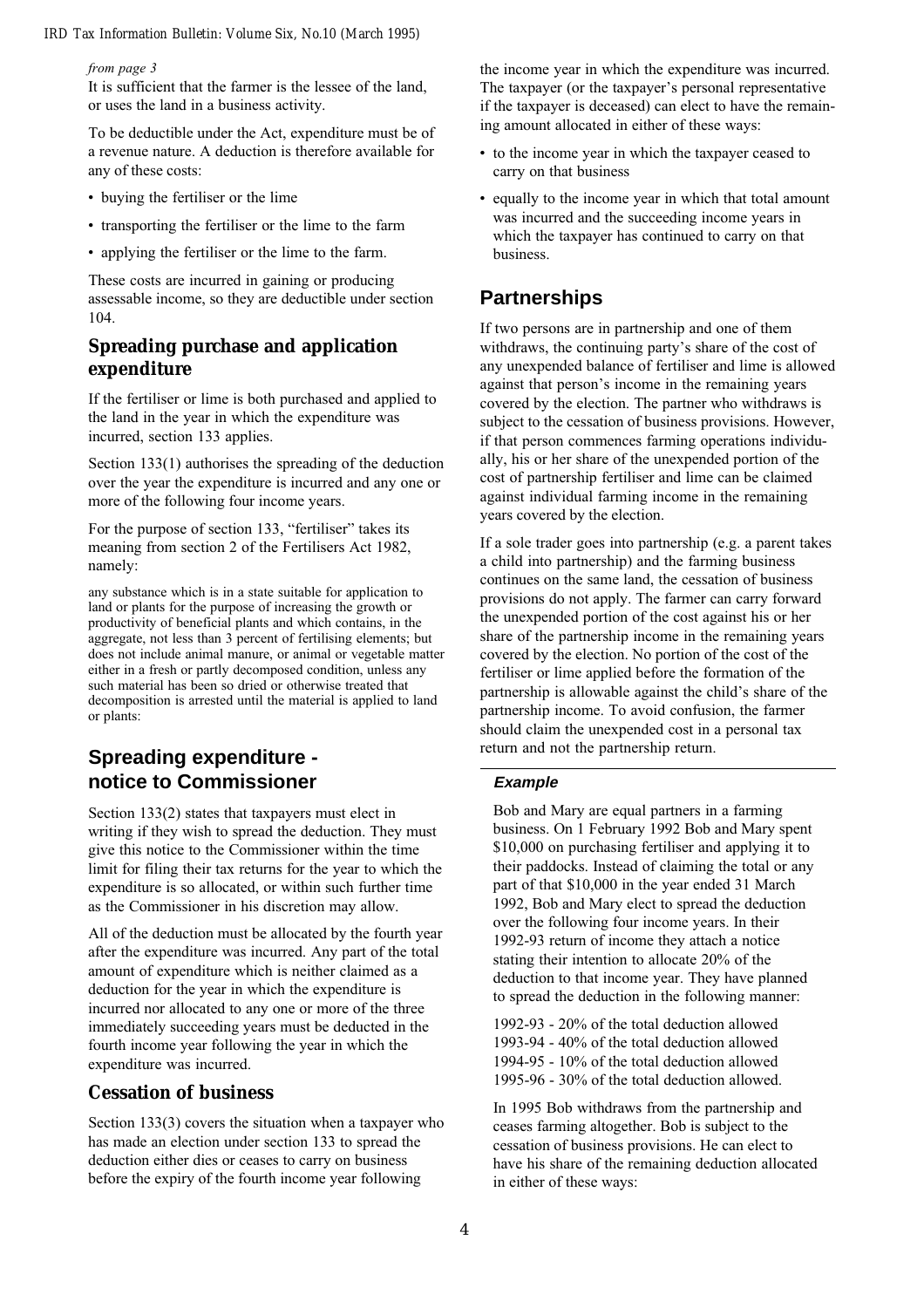- to the year in which the business ceases
- equally to the income year in which the expenditure was incurred and subsequent income years up until the date the farming business ceased.

At the date of cessation, 40% of the total deduction is unallocated. Bob can elect to deduct his share of that amount (20% or \$2,000) from his assessable income in the 1994-95 income year, or he can spread his 20% share over 1991-92 (the year in

*IRD Tax Information Bulletin: Volume Six, No.10 (March 1995)*

which the expenditure was incurred), 1992-93, 1993-94, and 1994-95. This works out to be a 5% or \$500 deduction from assessable income in each of those income years.

Mary's share of the unallocated balance is allowed against her income in the remaining years covered by the election. In 1994-95 and 1995-96 she can deduct from her assessable income her share of the deduction allocated to those years by the partnership, i.e., \$500 in 1994-95 and \$1,500 in 1995-96.

# **Taxation of children's earnings and the child rebate**

### **Summary**

This item sets out how section 50A applies to children's earnings. Section 50A allows children a personal rebate of up to \$156 for tax on income other than resident withholding income.

All legislative references in this item are to the Income Tax Act 1976 unless otherwise stated.

### **Background**

If there was no rebate for children's earnings, this income would be fully taxable. Employers and children need to know the extent to which children's earnings are subject to the rebate.

# **Legislation**

#### Section 50A Rebate in certain cases for children

50A Subject to section 57 of this Act, in the assessment of every taxpayer (other than an absentee) who at any time during any income year -

- (a) Is under the age of 15 years; or
- (b) Is under the age of 18 years and is attending
	- (i) A private primary school or a State primary school or a private secondary school or department (in each case as defined in the Education Act 1964); or
	- (ia) An integrated school (as defined in section 2 of the Private Schools Conditional Integration Act 1975); or
	- (ii) A school providing special education (as defined in the Education Act 1964) for the deaf, the dumb, the blind, the mentally handicapped, the crippled, or the otherwise disabled, afflicted, or handicapped; or
- (ba) Is a person under the age of 19 years who
	- (i) During the preceding income year was a person to whom paragraph (b) of this section applied; and
	- (ii) Attained the age of 18 years on or after the 1st day of January in that preceding income year; and
	- (iii) Continues to attend a school of any of the kinds referred to in paragraph (b) of this section -

there shall be allowed a rebate of income tax for that income year of an amount equal to the lessor of-

(c) An amount calculated in accordance with the following formula:

$$
(x - y) \times \frac{15}{100}
$$

where-

- x is an amount equal to the assessable income of the taxpayer for that income year; and
- y is an amount equal to the resident withholding income derived by the taxpayer in that income year:

#### (d) \$156.

Provided that in no case shall a taxpayer be allowed a rebate under this section in respect of any income year in respect of which he has been allowed a rebate under section 50C of this Act.

Section 57(1) provides that the amount claimed as a rebate cannot exceed the tax payable.

# **Application**

Section 50A allows children a personal rebate of up to \$156 for tax on income other than resident withholding income. Resident withholding income is interest and dividends. Because rebates do not apply to resident withholding income, that income still attracts tax of at least 24 cents in the dollar. Children will not receive a refund of resident withholding tax that has already been deducted from interest and dividend income by furnishing a return of income and claiming a child rebate.

To receive the maximum rebate of \$156, the taxpayer's assessable income after deducting interest and dividend income must be equal to or more than \$1,040 (1040 x  $.15 = 156$ . An annual income of \$1,040 represents weekly earnings of \$20.

#### **Example**

During the 1993 income year Sue, a 17 year old attending a State secondary school, derives assessable income of \$1,280 of which \$198 is interest continued on page 6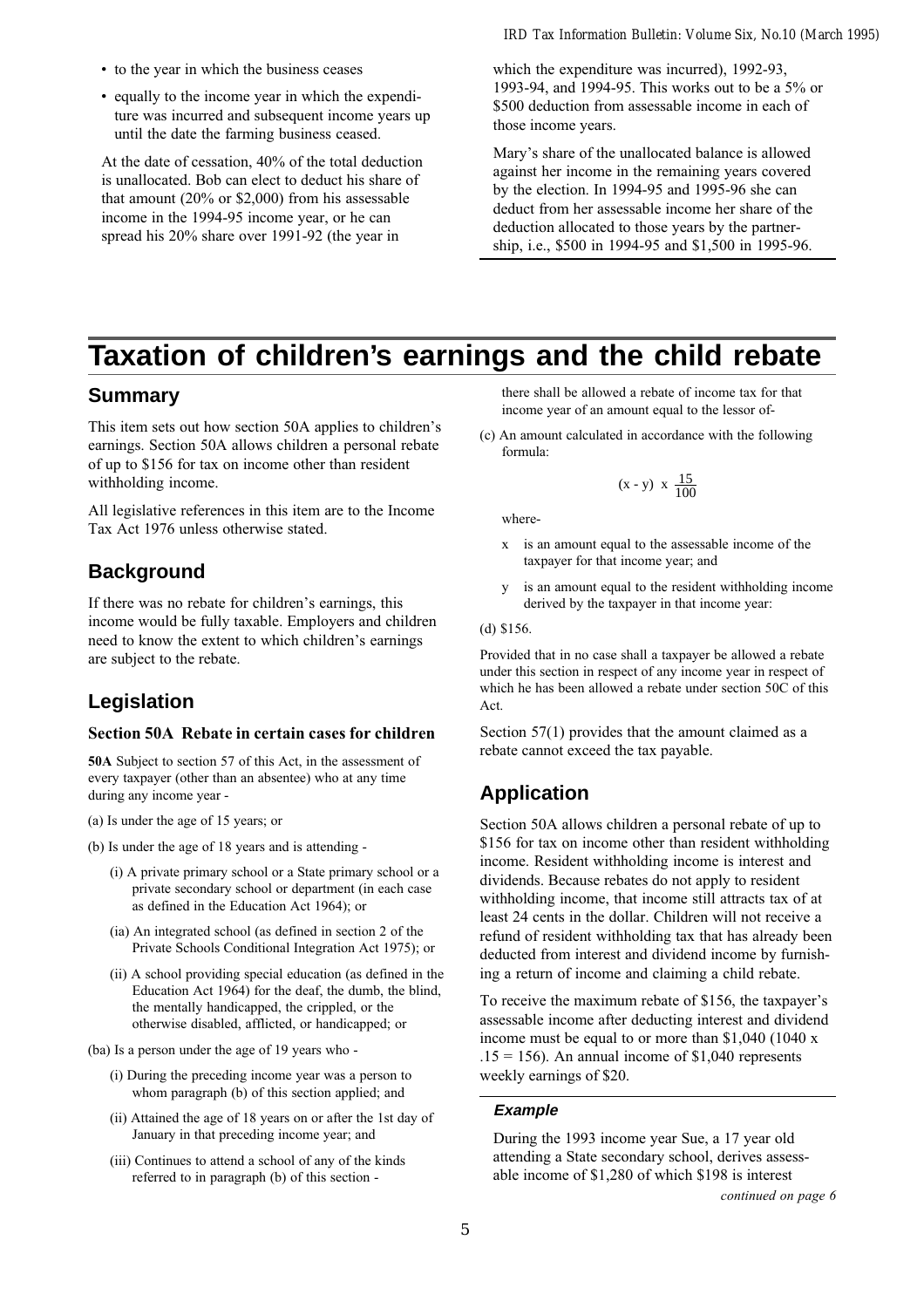*IRD Tax Information Bulletin: Volume Six, No.10 (March 1995)*

from page 5

earned. Sue's rebate entitlement is the lesser of:

• \$156; and

$$
\bullet \text{ ($1,280 - $198) x } \frac{15}{100} = $162.30
$$

Sue's child rebate is accordingly \$156.

### **Allowing the rebate throughout the year**

The rebate is usually allowed as an end of year rebate. The amount of any rebate is deducted from the total amount of income tax that would have been payable had it not been for the application of section 50A of the Act. However, section 350 gives the Commissioner the discretion to vary the PAYE requirements where it is appropriate for any class of employee.

Accordingly, if a child's weekly earnings do not exceed \$20:

- The employer of the child employee is not required to make PAYE deductions from the weekly earnings; and
- The child is not required to complete an IR 12 or IR 13 deduction certificate.

This also applies if children receive more than \$20 a week but their annual earnings are not expected to exceed \$1,040.

If a child earns more than \$20 a week and more than \$1,040 annually, the child must complete an IR 12 or IR 13. The PAYE is deducted from the full payment.

If a child earns more than \$1,040 annually and has only one employer, that employer is permitted to reduce the PAYE by \$3 a week, thus allowing for a child rebate at the equivalent of \$156 for the full year  $(3 \times 52 = 156)$ .

### **Transitional tax allowance (income under \$9,880 rebate)**

In the income year that a child leaves school and becomes a "qualifying person" under the provisions of section 50C, he or she can claim either the child rebate under section 50A or the transitional tax allowance (income under \$9,880 rebate). The choice of the rebate is at the option of the taxpayer. The proviso to section 50A states that taxpayers are not allowed a child rebate under section 50A if they have claimed the transitional tax allowance rebate under section 50C.

# **ACC premiums**

If an employer has not made any PAYE deductions from the earnings of a child because the child qualifies for the child rebate under section 50A, the employer must still pay an employer premium for that employee. The employer should keep a wage record of the employee's gross earnings in order to pay the premium. However, in these situations the employer does not need to make an earner premium deduction. Children will be liable for the earner premium if they file an income tax return.

# **Depreciation - psychological testing sets**

The Commissioner has issued Determination PROV2: Tax Depreciation Rates Provisional Determination Number 2, which applies to psychological testing sets bought on or after 1 April 1993.

This determination is reproduced below.

#### **Determination PROV2: Tax Depreciation Rates Provisional Determination Number 2**

This determination may be cited as "Determination PROV2: Tax Depreciation Rates Provisional Determination Number 2".

#### **1. Application**

This determination shall apply to psychological testing sets purchased on or after 1 April 1993.

#### **2. Determination**

Under the provisions of section 108I of the Income Tax Act 1976, I have determined the following provisional basic economic depreciation rate:

Determination DEP1 (as amended) is amended by inserting in the asset category "Medical and Health", the additional class set "Psychological Testing Sets" with the following details:

| <b>Estimated Useful Life</b>  | 10 years |
|-------------------------------|----------|
| DV Banded Depn Rate $(\% )$   | 18%      |
| SL Equiv Banded Depn Rate (%) | $12.5\%$ |

#### **3. Interpretation**

In this determination, unless the context otherwise requires, expressions have the same meaning as in section 107A of the Income Tax Act 1976.

This determination is signed by me on the 27th day of January 1995.

Murray McClennan Manager (Rulings - Tax Policy) Head Office Inland Revenue Department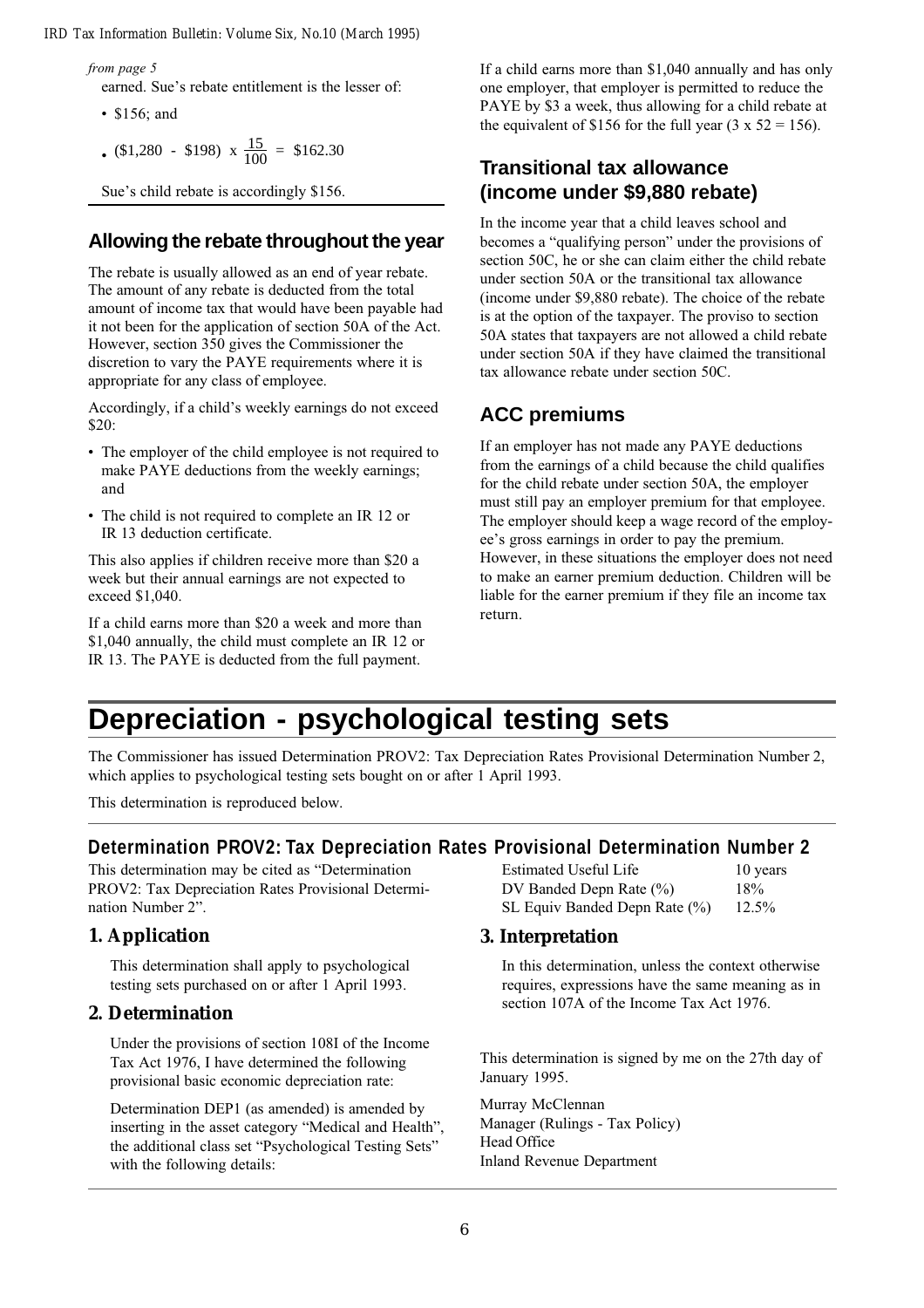# **Effect of a company's residence on the obligation to maintain an imputation credit account**

# **Summary**

This item sets out the requirements for a company to maintain an imputation credit account ("ICA"). Subject to certain exceptions, New Zealand resident companies must maintain an ICA for each imputation year. If a company is no longer resident in New Zealand then it cannot maintain an ICA, and must debit its ICA by the amount of the credits in the ICA just before it ceased to be resident in New Zealand.

All legislative references in this item are to the Income Tax Act 1976.

# **Background**

The imputation rules set out requirements for maintaining an ICA. They also specify when a company can no longer maintain an ICA, and what the company must do when it ceases to be an imputation credit account company.

# **How the legislation applies**

Section 394B(1) provides that New Zealand resident companies, subject to certain exceptions, must maintain an ICA for each imputation year. These companies are referred to as imputation credit account companies. If a company becomes resident in New Zealand it must maintain an ICA unless it falls under any of the exceptions discussed below. Section 394A(1) defines imputation year as the period of 12 months starting on the 1st of April and ending the following 31st of March.

Section 394B provides that these companies cannot maintain an ICA:

- A company that is not resident in New Zealand.
- A company that is resident in New Zealand but because of a Double Taxation Agreement ("DTA") is treated as not resident in New Zealand and is not subject to New Zealand income tax on all or part of its income because of that DTA. (The type of company contemplated here is a dual resident company which for the purpose of a DTA is deemed to be not resident in New Zealand, and consequently all or part of its income is not subject to tax in New Zealand.)
- A company acting only in the capacity of trustee (except a company that is a group investment fund that derives income that is category A income). Section 394B picks up the definition of group investment fund and category A income in section 211A. A group investment fund with category A income is treated as a company and required to maintain an ICA. All category A income distributed to an investor is a dividend.
- A company whose constitution prohibits the distribution of all its income or property to any proprietor, member, or shareholder of the company (for example, an incorporated friendly society).
- A company whose income is wholly exempt from tax other than under section 63 (for example, an incorporated charity).
- A local authority.
- A Crown research institute.
- A Crown health enterprise.

### **Which companies are New Zealand residents**

Section 241(6) sets out the tests to determine a company's residence. A company is resident for New Zealand tax purposes if it is incorporated in New Zealand, or its head office or centre of management is located in New Zealand or if control of the company by its directors, acting in their capacity as directors of the company, is exercised in New Zealand. PIB 180 (June 1989) explains in detail the rules that determine the residence of individuals and companies for tax purposes.

Section 2 defines company as:

any body corporate or other entity which has a legal personality or existence distinct from those of its members, whether that body corporate or other entity is incorporated or created in New Zealand or elsewhere; and includes anything deemed to be a company for the purposes of this Act by any provision of this Act; but does not include a Maori authority:

The reference to entities that are deemed companies would include entities such as unit trusts. This means a unit trust that satisfied the residence test would be required to maintain an ICA.

The imputation rules broaden this definition by specifically including group investment funds that derive income that is category A income as companies for imputation purposes.

### **When a company is or becomes a New Zealand resident**

A company that is or becomes a New Zealand resident must maintain an ICA from the day it becomes resident, unless it is not permitted to maintain an ICA. It must continue to keep the ICA for each imputation year . Under section 394D(1)(iv) a company cannot obtain a tax credit in its ICA for any income tax paid before it became a resident in New Zealand.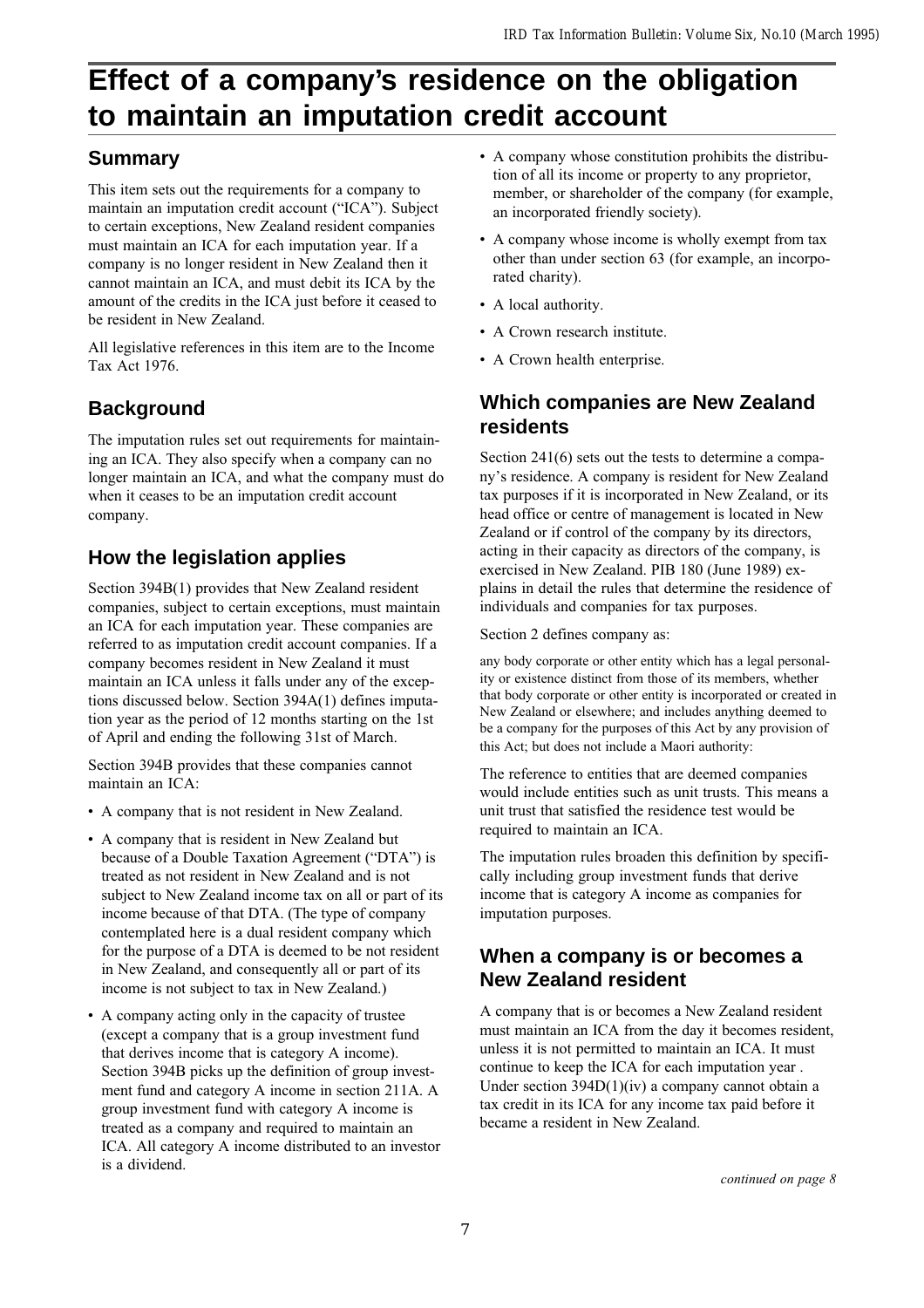#### from page 7

# **When a company ceases to be a New Zealand resident**

Under sections  $394E(1)(i)$  and  $394E(2)(h)$ , a company that is no longer a New Zealand resident must debit its ICA by the amount of its credit ICA balance just before it lost its resident status.

If the ICA is in debit immediately before the company ceases to be resident in New Zealand, section 394L(3) provides that the company is generally liable to pay further income tax of an amount equal to that debit balance. Section 394L(4) provides that the company must make that payment not later than the last day on which it is still an imputation credit account company.

Section  $394K(2)$  provides that a company that is no longer resident in New Zealand must file an imputation return within two calendar months after the last day on which it was still an imputation credit account company. The imputation return will cover the period starting on the first day of the imputation year and ending the last day on which the company is an imputa-

tion credit account company. The company should file this return at Inland Revenue's Non-Resident Centre in Dunedin.

#### **Example**

Company ABC Limited is incorporated in New Zealand and has its centre of management in New Zealand. The company moves its centre of management to Australia. The credit balance in its ICA just before the move is \$10,000.

Under Article 3(4)(a) of the New Zealand/Australia Double Taxation Agreement the company is deemed to be an Australian resident as its centre of management is located in Australia. The company must debit its ICA by \$10,000 immediately before it ceases to be resident in New Zealand. The company must also file an imputation return at Inland Revenue's Non-Resident Centre in Dunedin not later than two calendar months after the last day on which it was still an imputation credit account company.

# **Underlying foreign tax credits - eligible accounting years and information requirements for pre-commencement years Sections 394ZMA(2) and 394ZMF, Income Tax Act 1976**

# **Background**

The UFTC rules were introduced to allow New Zealand resident companies holding a 10 percent or greater interest in a foreign company to claim a credit for underlying taxes paid by that foreign company. The New Zealand company claims this credit against the FDWP that it would otherwise have to pay on dividends received from the overseas company. This credit is in addition to any credit for NRWT deducted from the dividend in the foreign country.

The concept of an *eligible accounting year* is fundamentally important to the underlying foreign tax credit rules. The amount of underlying foreign tax credit that the NZ company can claim is based on the amount of tax paid by the foreign company during the eligible accounting years.

The purpose of this article is to describe how the term "eligible accounting year" applies, and to discuss the information requirements if accounting years ending before 28 September 1993 (called "pre-commencement years" in this article) are to be eligible accounting years. This article expands the previous discussion on this topic in TIB Volume Five, No.4 (October 1993).

This article also discusses the other information requirements of the underlying foreign tax credit regime.

### **Eligible accounting year - section 394ZMA(2)**

An eligible accounting year is defined in relation to:

- a New Zealand corporate taxpayer, and
- each individual dividend received by that taxpayer from a foreign company.

For any dividend, an eligible accounting year is any accounting year in which the NZ company holds sufficient interest in the foreign company paying the dividend throughout the entire year, and when both of the following criteria are met:

- 1. The year is any of these:
	- the accounting year in which the dividend is paid
	- the accounting year immediately preceding the accounting year in which the dividend is paid
	- an accounting year immediately preceding an eligible accounting year.
- 2. If the year ends before 28 September 1993 (i.e., a pre-commencement year), it is a year for which the taxpayer has provided relevant details to the Commissioner under section 394ZMF(1).

Note that an eligible accounting year in relation to one dividend received by a NZ company from a foreign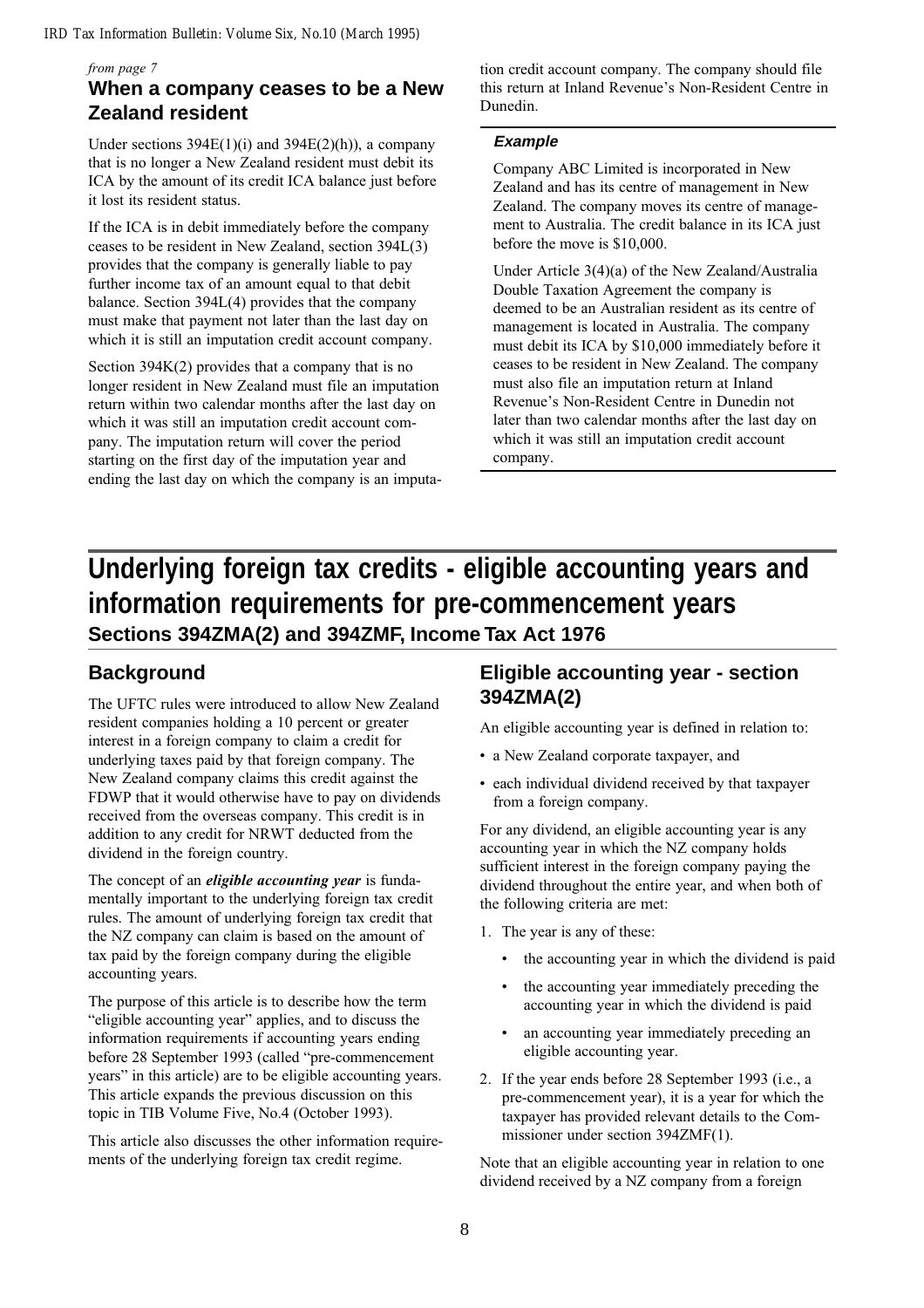company will not necessarily be an eligible accounting year in relation to another dividend received by that NZ company from the same foreign company. This is because the NZ company must maintain a sufficient interest in the foreign company for a year if that year is to continue to be an eligible accounting year in relation to subsequent dividends paid by the foreign company. If the NZ company breached the requirement to maintain sufficient interest at any time, accounting years up to and including the year in which that breach occurred cannot be eligible accounting years in relation to dividends paid in accounting years following the year in which the breach occurred.

# **Information requirements for precommencement eligible accounting years - section 394ZMF(1)**

For a year ending before 28 September 1993 to be an eligible accounting year in relation to a dividend paid by a foreign company, the NZ company must provide the following information to the Commissioner before 28 September 1995 (i.e., within two years of the introduction of the UFTC rules):

- details of the foreign company's earnings for any such year
- details of any tax paid or payable for those years
- details of any dividends paid by the foreign company during those years
- details of any UFTCs that would have arisen on those dividends, had the UFTC rules applied at the time those dividends were paid, and had all such dividends paid by the foreign company been paid to the NZ company.

The NZ company can give this information to the Commissioner after 28 September 1995, but it will only be accepted after that date if the reason for it not being provided on time is beyond the control of the NZ company.

The specific evidence which the NZ company must hold to support these details is dealt with later in this article.

There is a new form, IR 4FP, which taxpayers must use when they are requesting that an accounting year ending before 28 September 1993 is to be an eligible accounting year. There are two points to note when using this form:

- The taxpayer does not have to send in details of the calculations and supporting documentation with the form. However, this information must be available if the Commissioner requests it
- If a NZ company is providing details for more than one foreign company, it can complete a single IR 4FP form with its own name and IRD number, and attach details for all foreign companies to the back of the form, in a format that it finds convenient (e.g., in the form of a spreadsheet).

Return this form to:

The Manager Banking and Finance Portfolio Corporates Unit Inland Revenue Department PO Box 895 WELLINGTON

### **Relevance of eligible accounting years**

Eligible accounting years are primarily important for non-grey list companies. This is because the taxes paid and after-income tax earnings of these companies for all eligible accounting years are included in the calculation of underlying foreign tax credits arising on a dividend paid by a foreign company.

The amount of tax a foreign company paid during eligible accounting years represents the maximum amount of UFTCs that may arise on dividends paid by that foreign company. If taxes paid in pre-commencement years are included in the calculations, the total amount of UFTCs that will be available over time will be greater than if the pre-commencement taxes are not taken into consideration.

However, note that because the taxes paid are allocated against each dividend on a ratio of taxes paid to afterincome tax earnings, the benefit from pre-commencement date taxes will only arise once the foreign company makes distributions in excess of its post-commencement after-income tax earnings (i.e., in excess of its earnings for years ending after 28 September 1993).

Eligible accounting years are still important for grey list companies. If a grey list company has a credit balance in its tracking account (and therefore does not qualify for a deemed-paid tax credit), the amount of UFTC on any dividend will also be calculated based on actual taxes paid by the company, in the same way as the UFTC on a dividend from a non-grey list company is calculated. However, the UFTC on dividends paid by grey list companies will not need to be calculated based on actual taxes paid very often.

# **Taxes taken into account for low tax jurisdiction companies - sections 394ZMC(1) and 394ZMF(3)**

In TIB Volume Five, No.4, we discussed which precommencement years can be eligible accounting years in relation to a low tax jurisdiction company. This section clarifies that point.

All accounting years of a low tax jurisdiction company ending before 28 September 1993 can be eligible accounting years, as long as Inland Revenue receives that company's relevant details by 28 September 1995. However, for the purpose of calculating the amount of after-income tax earnings and foreign taxes paid for those years, only the following taxes and earnings may be taken into account: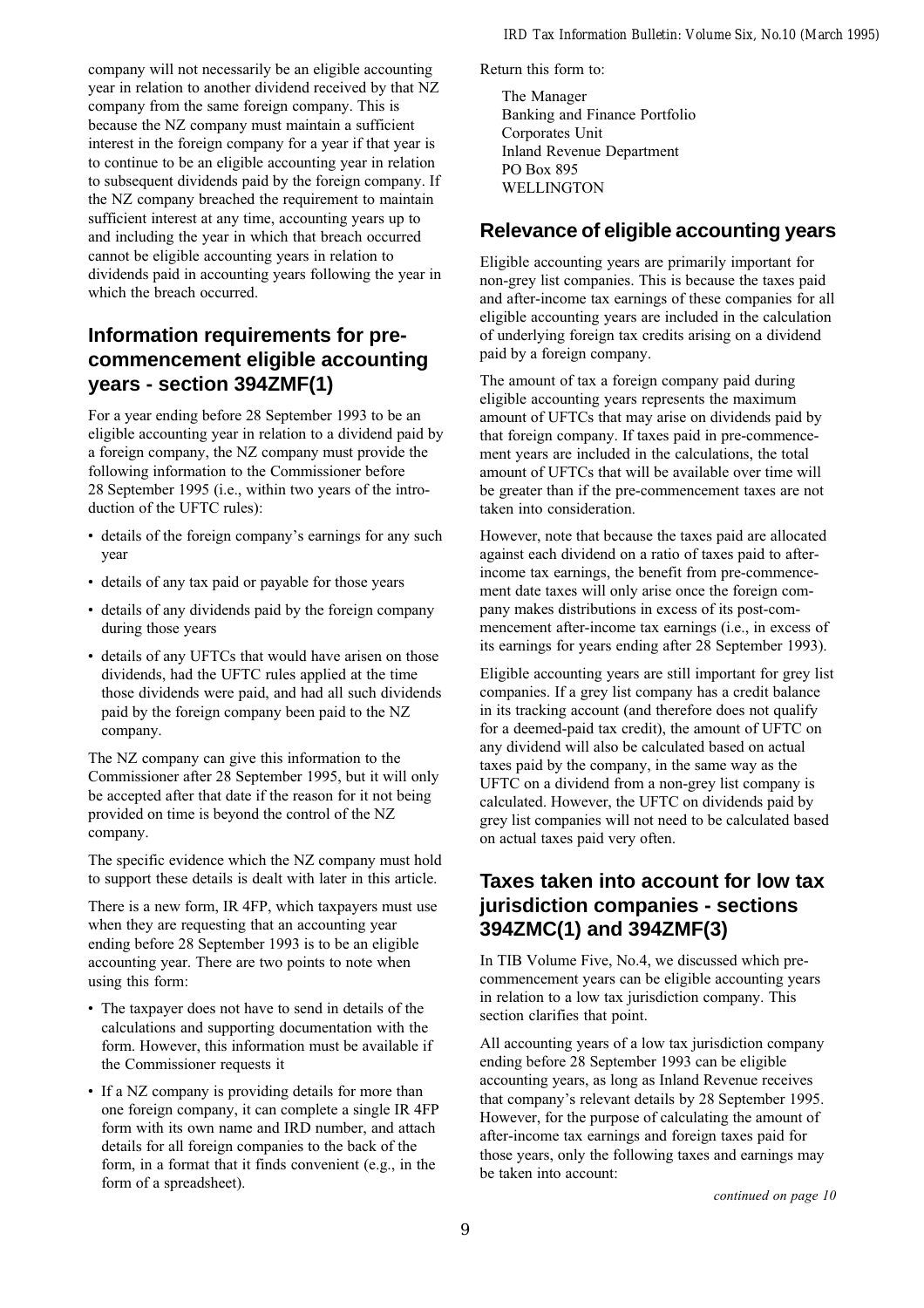#### *IRD Tax Information Bulletin: Volume Six, No.10 (March 1995)*

from page 9

- for years in which the foreign company was a CFC, all earnings and taxes paid for those years
- for any other years, only those earnings and taxes paid which relate to dividends derived in those years from grey list companies.

This effectively allows all pre-commencement years to be eligible accounting years in relation to a low tax jurisdiction company, but limits the amount of tax credit arising in relation to those years.

### **Evidence requirements**

#### **Evidence of after-income tax earnings section 394ZMF(5)**

The NZ company must hold a profit and loss account for the foreign company which complies with these standards:

- 1. The accounts must comply with Generally Accepted Accounting Principles (GAAP) of New Zealand, and have been audited.
- 2. If the above accounts do not exist, the accounts must comply with the GAAP of the country in which the foreign company is resident.
- 3. If the above accounts do not exist, the accounts must be used by the company for reporting to any central or state government or creditors unassociated with the company, other than for income tax purposes.

If such accounts do not exist for any eligible accounting year (both pre- and post-commencement years), the amount of tax paid by the foreign company for that year, as well as the immediately preceding and immediately succeeding accounting years, is treated as nil.

#### **Evidence to support a claim for foreign taxes - section 394ZMF(4)**

The NZ company must hold one of the following as evidence of income tax paid by the foreign company:

- a copy of the receipt from the overseas tax authority confirming payment of the tax
- a copy of the tax return filed showing the amount of tax payable
- a copy of a statement or demand for the tax liability issued by the overseas tax authority
- some other evidence which is satisfactory to the Commissioner, such as an auditor's certificate, which confirms that the tax is payable.

The NZ company must be able to supply this information if the Commissioner requests it. Regardless of whether or not the Commissioner requests the information, the NZ company cannot claim a credit for any income tax for which none of the above evidence of is held.

#### **General information requirements to support a claim for UFTC - section 394ZMF(6)**

NZ companies do not have to provide details of the UFTC calculation on a dividend at the time they claim a credit. However, full details of the calculations (including details of the tracking account for a grey list company) and the basis for all amounts in the relevant calculation formulae must be available to Inland Revenue on request.

# **Forms available**

There are a number of Inland Revenue forms available for UFTC purposes. Most of these are to help with calculations; taxpayers do not have to file them with Inland Revenue. However, there are three forms which taxpayers must file:

- IR 4F (FDWP pay-in slip): This form now includes additional boxes for UFTC purposes. NZ companies must file this form for each quarter in which they receive a dividend from a foreign company.
- IR 4FP: As discussed above, NZ companies must file this form if they want pre-commencement years to be eligible accounting years.
- IR 4FR: If the original payment of a FDWP liability is based on an estimated amount of UFTC on a dividend, NZ companies must complete and file this form once they know the exact amount of UFTC on a dividend.

You can get these forms from any Inland Revenue office.

The following forms are also available to help calculate the amount of UFTC arising on a dividend:

- IR 4FC: This form calculates the UFTC ratio arising under the formula in section 394ZMC. It is referred to in completing the IR 4FG and IR 4FN forms.
- IR 4FG: Use this form to determine the amount of UFTC arising on a dividend received from a grey list company.
- IR 4FL: Use this form when a foreign company receives a dividend from a lower tier company. It is referred to in completing the IR 4FC form.
- IR 4FN: Use this form to determine the amount of UFTC arising on a dividend received from a non-grey list company.
- IR 4FT: Use this form to record details of entries in a grey list company's tracking account.

You can get these five forms, along with the IR 4FP form, as a set from your local Inland Revenue office. You'll need to photocopy them and use them as-andwhen required. Note that they are printed as a guideline only; a company does not have to use them if it has a satisfactory alternative method of calculating the amount of UFTC on a dividend.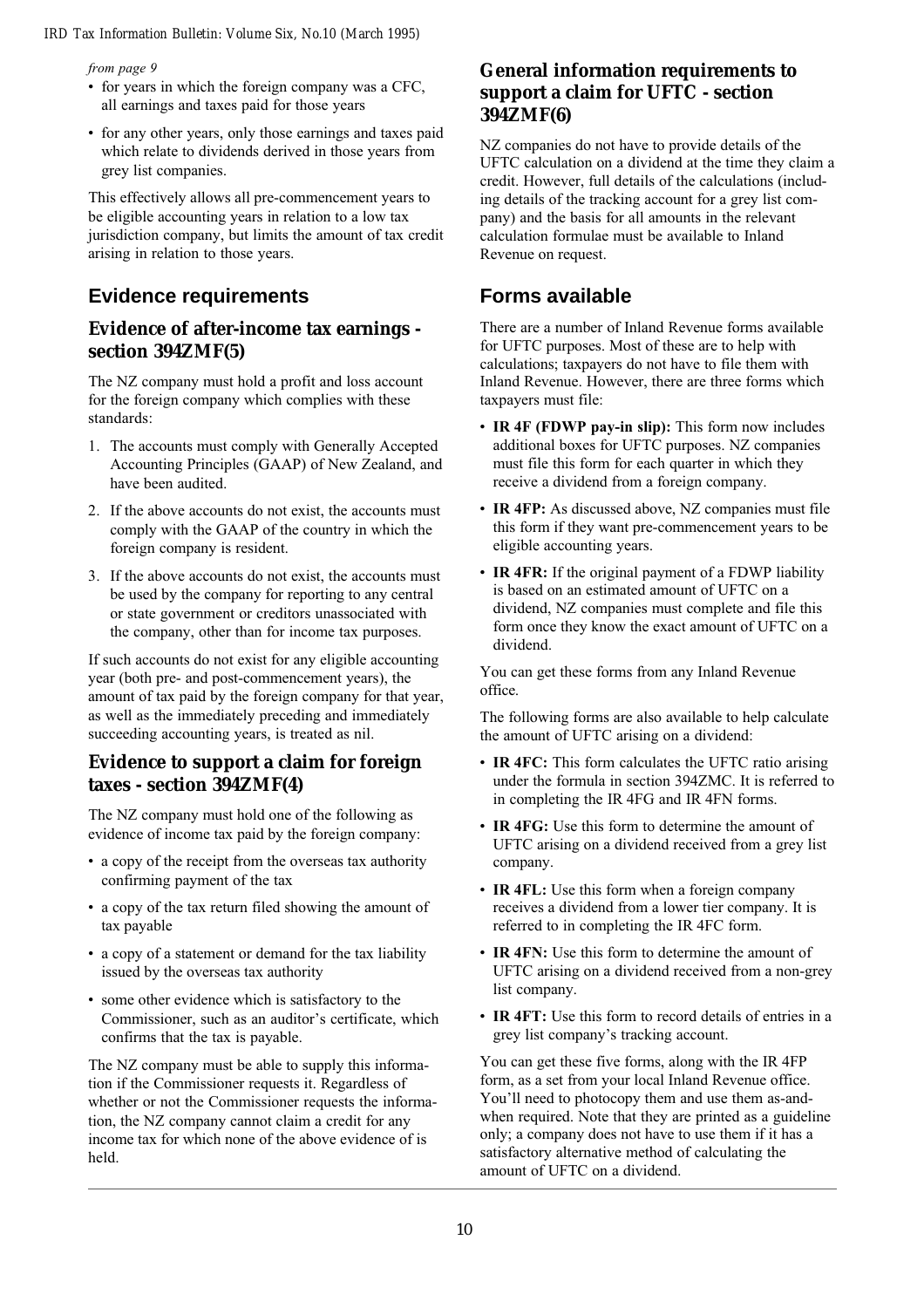# **Reregistration fee and associated legal costs under 1993 companies legislation - deductibility**

### **Summary**

This item sets out the Commissioner's policy on the deductibility of these items:

- the fee for companies re-registering under the 1993 companies legislation
- the associated legal costs.

The Commissioner considers that these costs are revenue items and are deductible.

All legislative references in this item are to the Income Tax Act 1976 unless otherwise stated.

# **Background**

The new companies legislation was passed in 1993 and took effect on 1 July 1994. The Companies Reregistration Act 1993 requires all companies to apply for reregistration before 30 June 1997. If companies do not re-register within the required time they will be reregistered automatically. The Companies Office charges a reregistration fee. In addition, companies may incur legal costs in the course of re-registering.

# **Legislation**

Section 104 states:

In calculating the assessable income of any taxpayer, any expenditure or loss to the extent to which it -

- (a) Is incurred in gaining or producing the assessable income for any income year; or
- (b) Is necessarily incurred in carrying on a business for the purpose of gaining or producing the assessable income for any income year-

may, except as otherwise provided in this Act, be deducted from the total income derived by the taxpayer in the income year in which the expenditure or loss is incurred.

Section 106(1)(a) states that no deduction is allowed for capital expenditure.

### **Policy**

The fee for reregistration under the companies legislation and any associated legal fees are deductible under section 104, if there is a sufficient nexus with the income-earning process.

The Commissioner considers that this expenditure meets the test in section 104(b), because it is necessarily incurred in carrying on a business for the purpose of gaining or producing assessable income. Section  $106(1)(a)$  does not prohibit the deduction of this expenditure as the reregistration fees and related legal fees are not capital expenditure.

In reaching his view the Commissioner examined four factors that the courts look at in determining whether an expense is capital or revenue. These factors are:

- What is to be obtained by the payment? Is it some asset or advantage with lasting or enduring qualities or will it last for a short time only?
- What is the nature of the payment? Is it a single lump sum payment made once and for all, or are there to be recurrent payments?
- In what manner is the advantage to be used, relied on, or enjoyed? Will it have a quality of recurrence which will point to an income nature, or will it bear a static aspect which points to a capital nature?
- What is the expenditure calculated to effect from a business and practical point of view?

On balance, the Commissioner considers that these factors indicate that the payment of the reregistration fee and associated legal fees are not capital expenditure, for these reasons:

- No new asset is created: the companies are merely altering the rules by which they are governed.
- From a practical and business point of view some companies are re-registering to obtain the transactional advantages that the new Act allows.

Both the reregistration fee and the associated legal costs are deductible.

# **Student Loan Scheme - interest rates for 1995-96**

The interest rate for the Student Loan Scheme will be 9.0 percent for the year starting on 1 April 1995. This rate is made up of the base interest rate of 7.6 percent and the interest adjustment rate of 1.4 percent.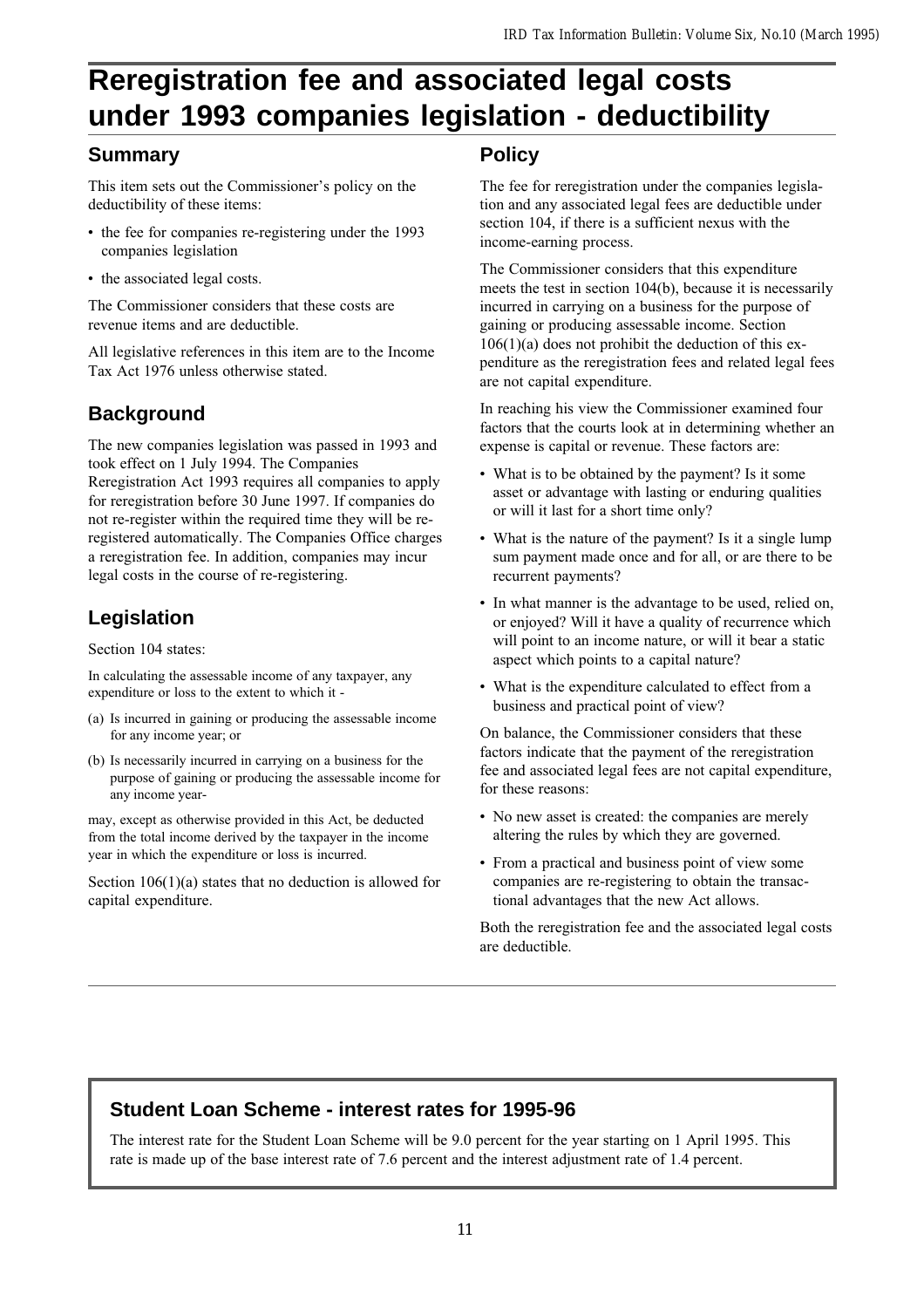# **Non-resident withholding tax monthly statements no longer required**

Section 316(1) of the Income Tax Act 1976 (s.49 (1), Tax Administration Act 1994) currently states that people who deduct non-resident withholding tax (NRWT) from non-resident withholding income, or who pay NRWT on non-cash dividends, must generally file a statement in the prescribed form (the IR 202) by the 20th of the month following the month in which the NRWT deductions or payments are made. Under section 316(2), (s.49 (2), Tax Administration Act 1994) the Commissioner has the discretion to waive the requirement for NRWT payers to file monthly statements and to allow them to file annual statements.

Legislative change will be suggested to Government, requiring NRWT payers to file annual reconciliation statements, rather than monthly statements. Under this legislative change, NRWT payers will have to file their NRWT deduction certificates and NRWT reconciliation statements (IR 67S) after the end of each income year. We expect this legislation to be enacted during the 1996 income year.

The Commissioner is exercising his discretion under section 316(2) for the period from 1 April 1995 until the

proposed legislation is enacted. From 1 April 1995, NRWT payers do not have to file monthly IR 202 NRWT deduction statements. However, payers will need to file an annual reconciliation statement for the 1995- 96 income year. Under the proposed legislative change this annual reconciliation statement will be due on 31 May 1996.

NRWT payers will still need to file a final monthly statement for NRWT deductions or payments made during March 1995. This final monthly statement is due by 20 April 1995.

NRWT payers should continue to forward NRWT payments, together with the NRWT payment form, to the Commissioner on a monthly basis in accordance with section 315 (s.NG 11, Income Tax Act 1994).

If you have any questions on this subject, please contact:

Non-Resident Centre Inland Revenue Department Private Bag 1932 Phone 0800-246224 DUNEDIN Fax (03) 479 0659

# **Depreciation rates available from end of 1994-95 income year onwards**

The new depreciation rules, which generally apply from the 1993-94 income year, contain transitional provisions about the depreciation rates which taxpayers can use. These provisions generally provide that any property acquired after 1 April 1993 and before the end of a taxpayer's 1994-95 income year can be depreciated at any of these rates:

- the old or pre-1993 depreciation rates
- the interim depreciation rates (the old rates plus 25%), if the property was new or newly-imported
- the new economic depreciation rates.

Taxpayers will no longer be able to use these options from the end of their 1994-95 income year onwards. For example, a taxpayer with a 31 March balance date will have to depreciate property acquired after 31 March 1995 at either of these rates:

- the new economic depreciation rates
- the new economic depreciation rates plus 20% for new or newly-imported property.

New or newly-imported property, for the purposes of both the interim 25% loading and the 20% loading to the new economic depreciation rates, means property that has not been used or held for use in New Zealand, other than as trading stock, by any person before the date the taxpayer acquired it, and is neither a building or a used imported motorcar.

The table below sets out the new economic rates with and without the 20% loading

| General<br>DV rate | with 20%<br>loading | General<br><b>SL</b> rate | with 20%<br>loading |
|--------------------|---------------------|---------------------------|---------------------|
| 2                  | 2.4                 | 1.5                       | 1.8                 |
| 4                  | 4.8                 | 3                         | 3.6                 |
| 6                  | 7.2                 | $\overline{4}$            | 4.8                 |
| 7.5                | 9                   | 5.5                       | 6.6                 |
| 9.5                | 11.4                | 6.5                       | 7.8                 |
| 12                 | 14.4                | 8                         | 9.6                 |
| 15                 | 18                  | 10                        | 12                  |
| 18                 | 21.6                | 12.5                      | 15                  |
| 22                 | 26.4                | 15.5                      | 18.6                |
| 26                 | 31.2                | 18                        | 21.6                |
| 33                 | 39.6                | 24                        | 28.8                |
| 40                 | 48                  | 30                        | 36                  |
| 50                 | 60                  | 40                        | 48                  |
| 63.5               | 76.2                | 63.5                      | 76.2                |
| 100                | 100                 | 100                       | 100                 |

The rates shown on pages 25-54 of Inland Revenue's Depreciation booklet - 1994 Edition (IR 260) show the economic rates without the 20% loading. That booklet also contains a full commentary on depreciation and applicable depreciation rates.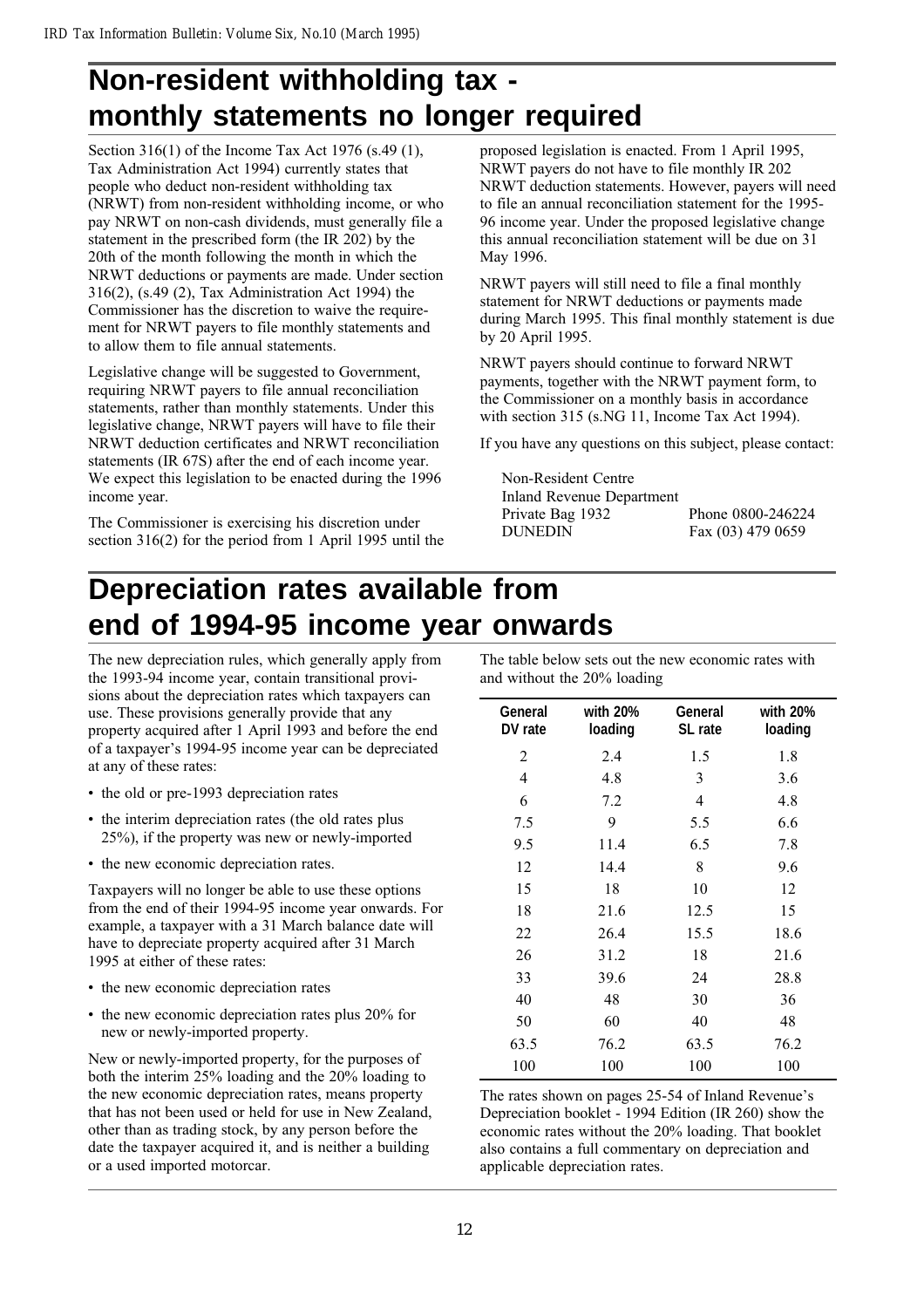# **Questions we've been asked**

This section of the Tax Information Bulletin sets out the answers to some day-to-day questions that people have asked. We have published these as they may be of general interest to readers.

These items are based on letters we've received. A general similarity to items in this package will not necessarily lead to the same tax result. Each case will depend on its own facts.

| Income Tax Act 1976                                                                              |
|--------------------------------------------------------------------------------------------------|
|                                                                                                  |
|                                                                                                  |
|                                                                                                  |
|                                                                                                  |
| Spreading royalty income - effect on New Zealand superannuitant surcharge 16                     |
|                                                                                                  |
| Attributing profits to shareholders of a loss attributing qualifying company  17                 |
| Goods and Services Tax Act 1985                                                                  |
|                                                                                                  |
|                                                                                                  |
|                                                                                                  |
|                                                                                                  |
| Buyer-created tax invoices - responsibility for ensuring that a person is registered for GST  19 |
|                                                                                                  |
| Accident Rehabilitation and Compensation Insurance Act 1992                                      |
|                                                                                                  |
| <b>Student Loan Scheme Act 1992</b>                                                              |
|                                                                                                  |
|                                                                                                  |

# **Income Tax Act 1976**

### **Payment of salary after 31 March relating to previous year**

An employee (not a shareholder-employee) wanted to know into which income year her wages for the last working week of March 1994 would fall. She would receive her pay for the week ended Wednesday 30 March 1994 on Wednesday 6 April 1994.

Salary or wages are assessable in the income year in which they are paid to an employee, or credited to the employee's bank account, or otherwise dealt with on the employee's behalf.

Wages earned in the week ending 30 March 1994 and paid to the employee on 6 April 1994 are assessable in the income year ending 31 March 1995.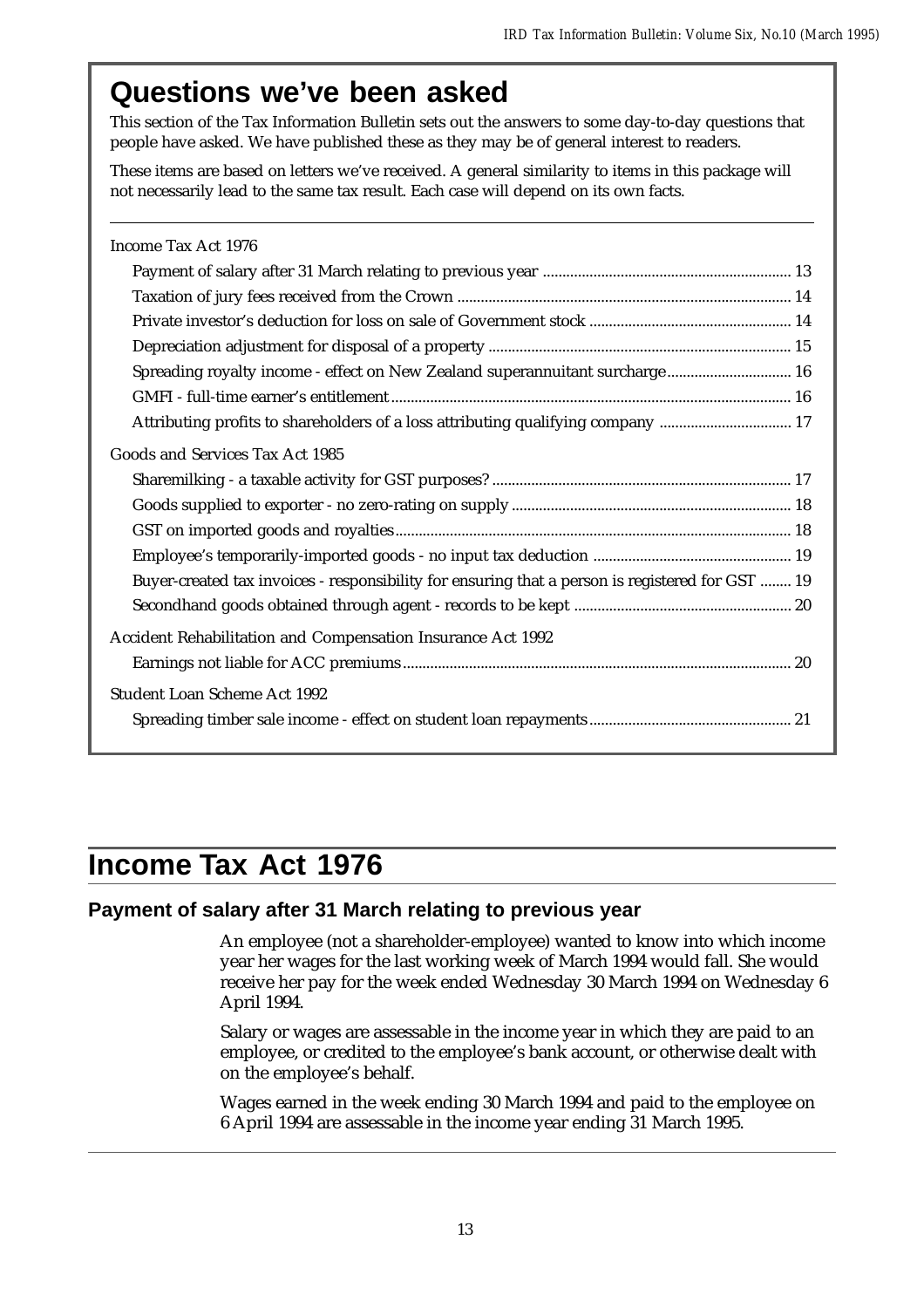#### **Taxation of jury fees received from the Crown**

**Section 61 - Exempt income:** A self-employed taxpayer has asked if fees she has received from the Justice Department for jury service in court are subject to income tax.

Section 61(55) provides an income tax exemption for these types of income:

• jurors' fees paid by the Crown

• fees paid to witnesses (other than expert witnesses) by the Crown.

This exemption applies to amounts paid on or after 13 October 1986.

Accordingly, the taxpayer is not required to include the income in her tax return.

#### **Private investor's deduction for loss on sale of Government stock**

**Section 64F(3) - Base price adjustment for cash basis holder:** On 9 March 1992 a taxpayer purchased government stock for \$10,600, believing it to be a secure investment with a reasonably good return. The stock had a redemption value (face value) of \$10,000. Interest of \$500 was paid on 15 April 1992, 15 October 1992, and 15 April 1993 when the stock was redeemed. The taxpayer is not in the business of buying and selling government stock or other securities, and comes within the section 64D definition of "cash basis holder". She has asked how she should show the income for tax purposes, and if she can claim a deduction for the loss on redemption.

The taxpayer must include the coupon interest payments in her returns for the years in which she received the payments, other than in the year of disposal. In the year of disposal she must calculate a base price adjustment. Under section 64F(3), a person who is a cash basis holder must account for the sale or redemption of government stock by using this formula:

 $a - (b + c)$ 

In this formula:

- a is the sum of all consideration received in respect of that government stock by the person.
- b is the acquisition price of the government stock.
- c is the sum of all amounts that have been returned as income in previous income years.

Under section 64F(5), if the above formula results in a positive amount, the taxpayer must return that amount as assessable income in the year of sale. If the formula results in a negative amount, the taxpayer can claim it as a deduction in the year of sale.

From the information supplied, the calculation for this taxpayer's Government stock is as follows:

$$
a - (b + c)
$$

In this case:

a is \$11,500, being the sum of the \$10,000 received upon redemption, the \$1,000 interest received in the previous income year, and the \$500 received on 15 April 1993.

b is the \$10,600 purchase price of the government stock.

c is the \$1,000 interest returned in the previous income year.

This taxpayer's base price adjustment is therefore:

 $$11,500 - (10,600 + 1,000) = ($100)$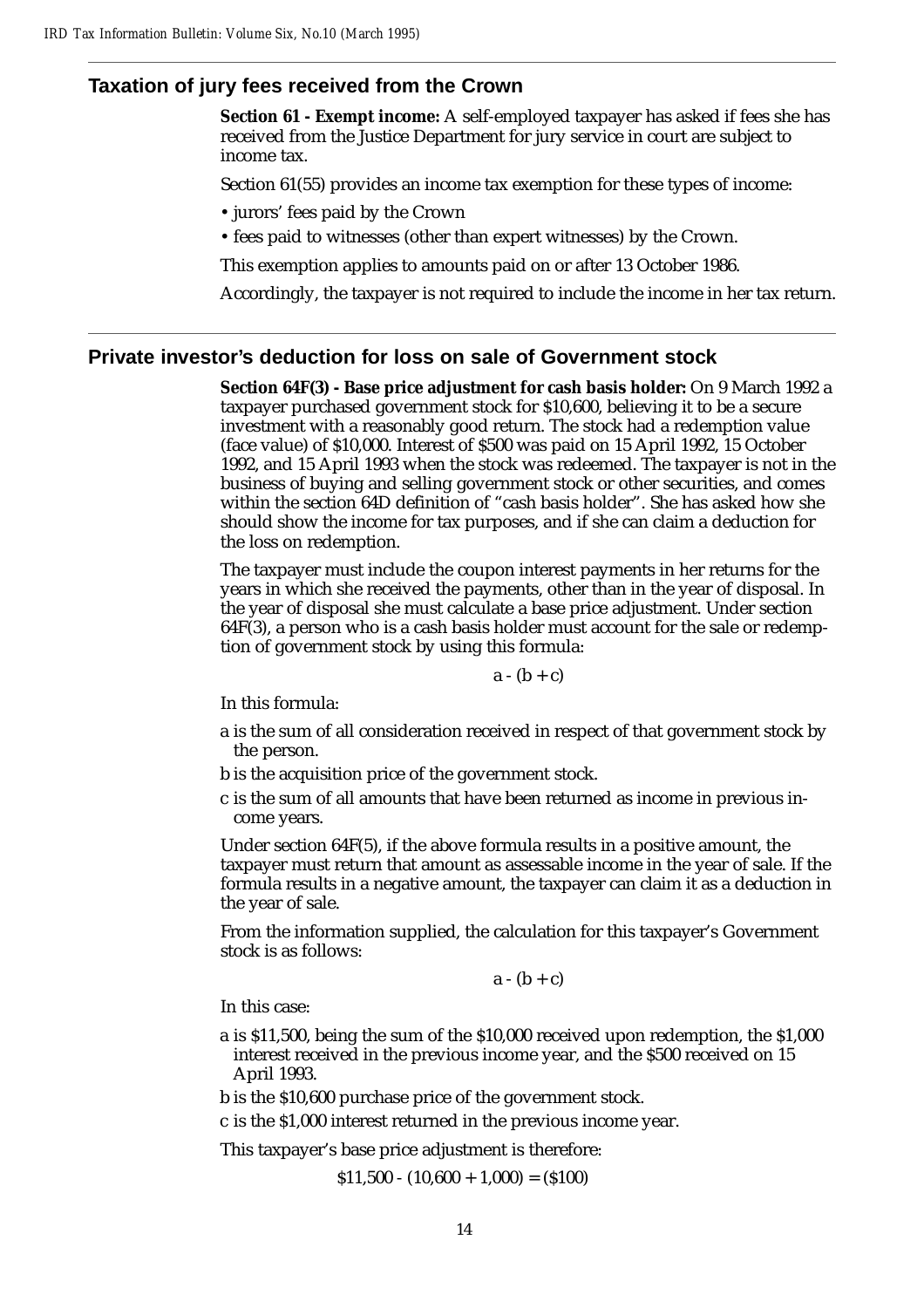She must include the following derived income in her tax returns:

#### **Year ended 31 March 1993**

| Interest received 15 April 1992     | \$ 500  |
|-------------------------------------|---------|
| Interest received 15 October 1992   | \$ 500  |
| Income for year ended 31 March 1993 | \$1,000 |

#### **Year ended 31 March 1994**

| Loss calculated from base price adjustment | (S100) |
|--------------------------------------------|--------|
| Loss for year ended 31 March 1994          | (S100) |

The taxpayer can claim a deduction for this loss in the year of redemption, even though she is not in the business of buying or selling government stock.

An acceptable alternative is set out in Appendix D of TIB Volume One, No.9. If supporting evidence is available, this alternative provides for an apportionment between the transferor and transferee of any interest due or accruing at the date of the transfer.

Appendix D of TIB Volume One, No.9. also contains a full commentary on the accrual tax accounting rules for government stock.

#### **Depreciation adjustment for disposal of a property**

**Section 117 - Gain or loss from disposition of depreciable property:** A taxpayer rented out a number of residential properties and claimed depreciation on them. She now plans to live in one of the properties, and has asked if she needs to make a depreciation adjustment for the property she intends to occupy.

From the 1993-94 income year, section  $117(10)(a)(iii)$  deems an asset to have been disposed of if there has been a change in its use. The disposal is deemed to take place on the first day of the income year following the year in which the change in use occurred.

Section 117(7)(d) deems the property to have been disposed of for a consideration equal to its market value, or (if the property has been disposed of for a consideration that the Commissioner believes is not the market value) at a consideration specified by the Commissioner. The difference between the market value and the adjusted tax value must be taken into account for tax purposes.

The taxpayer in this case obtained an independent property valuation, which Inland Revenue accepted. The difference between this value and the adjusted tax value must be taken into account. If the market value is greater than the original cost price of the property, the excess is a capital gain and is not taxable.

Accordingly, Ms Smith has to account for depreciation recovered as follows:

| Property purchase price             | \$50,000 |
|-------------------------------------|----------|
| Depreciation allowed as a deduction | \$8,950  |
| Adjusted tax value                  | \$41,050 |
| Property's market value             | \$60,000 |
| Total gain on sale                  | \$18,950 |
| Depreciation recovered - assessable | \$8,950  |
| Capital gain - exempt               | \$10,000 |

Under the new depreciation rules, as the property is deemed to be disposed of on the first day of the subsequent year, the depreciation recovered will be taxable in that year and not in the year in which the change of use took place. Previously, if the depreciation recovered exceeded \$1,000, the taxpayer could elect to spread the amount over the year of sale and up to three back years.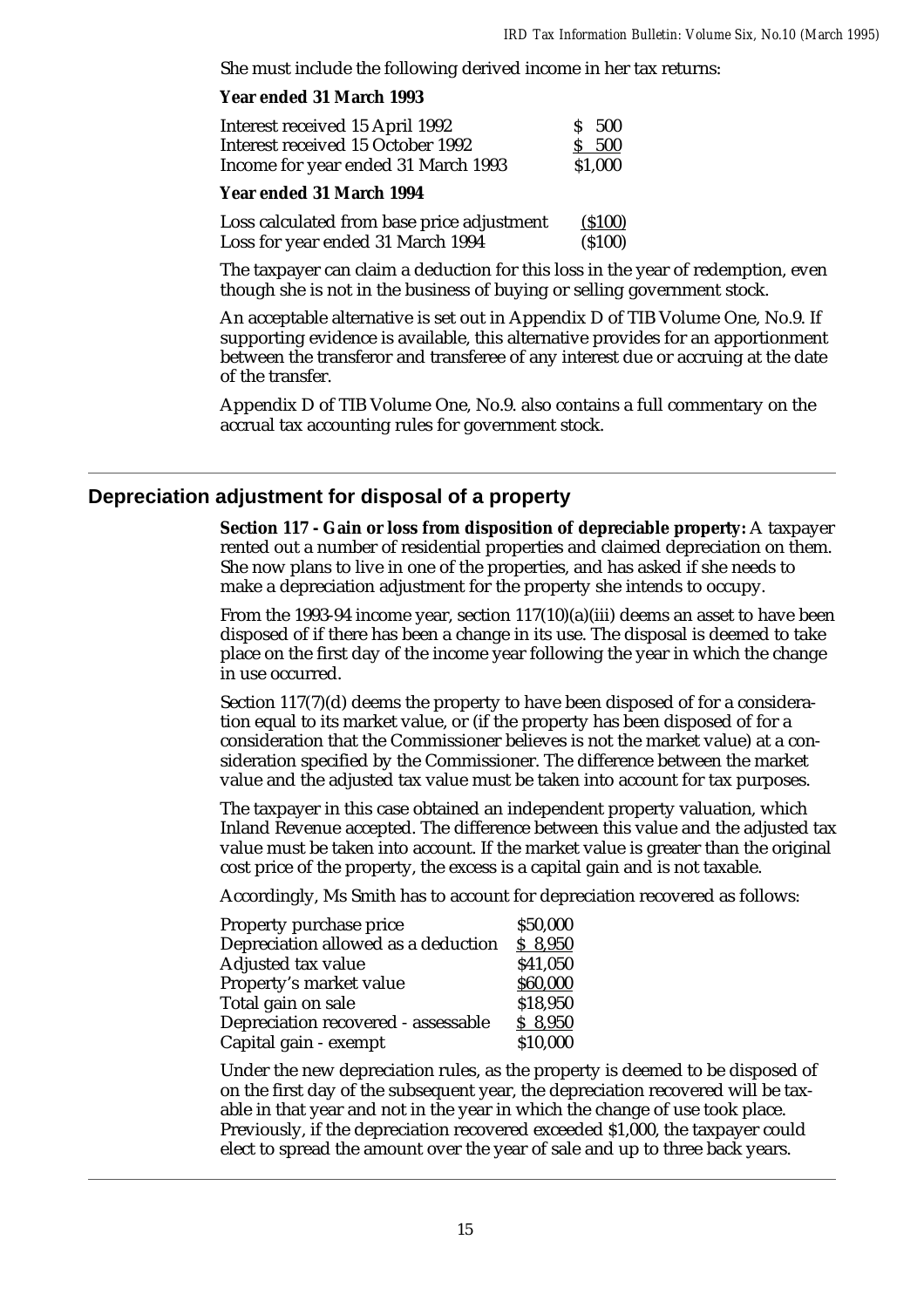#### **Spreading royalty income - effect on New Zealand superannuitant surcharge**

**Section 336D - Determination of other income:** A taxpayer who has received income from assigning copyright of her book is considering spreading the income received. She has asked how the spread would affect her New Zealand superannuitant surcharge.

A New Zealand superannuitant is liable for surcharge on his or her "other income". The amount of "other income" is determined by section 336D. Income from the assignment of copyright by the taxpayer will form part of "other income".

Section 84(3) allows taxpayers who receive a lump sum payment of royalties to spread the income received. The number of years over which the income can be spread depends on the number of years the taxpayer was engaged on the making of the work.

If the taxpayer was engaged on the work for less than two years, the income can be spread over the current year and the previous year. If the taxpayer was engaged for more than two years, the income can be spread over the current year and the two previous years.

Spreading the income received from assigning copyright will have these two effects:

- It will lessen the amount of "other income" in the year the money is received.
- It will increase the amount of "other income" in the year(s) to which the money is spread.

When deciding whether to spread any of the income, it would be to the taxpayer's advantage to consider what "other income" relates to the years affected, and the resulting effect on surcharge liability.

#### **GMFI - full-time earner's entitlement**

**Section 374E - Guaranteed Minimum Family Income Credit of Tax:** A solo parent asked if she is entitled to a tax credit under the Guaranteed Minimum Family Income provisions of the Act. She worked approximately 1,700 hours in the year, giving an average weekly time spent in employment of 32 hours per week. For 12 weeks of the year she was not employed.

In this case, the taxpayer's entitlement is calculated under the formula set out in section 374E(3), i.e.,

$$
\left((x - y) \times \frac{z}{52}\right) - w
$$

In this formula:

- w is the person's entitlement for the eligible period (that is, for the time when the person is a single qualifying person and the principal care-giver to any dependent child) calculated under section 374D(2).
- x is \$14,456 plus family support tax credit entitlement.
- y is the net specified income calculated in section 374C.
- z is the number of weeks (if any) that the taxpayer was a full-time earner and principal care-giver of dependent children, and therefore entitled to the tax credit.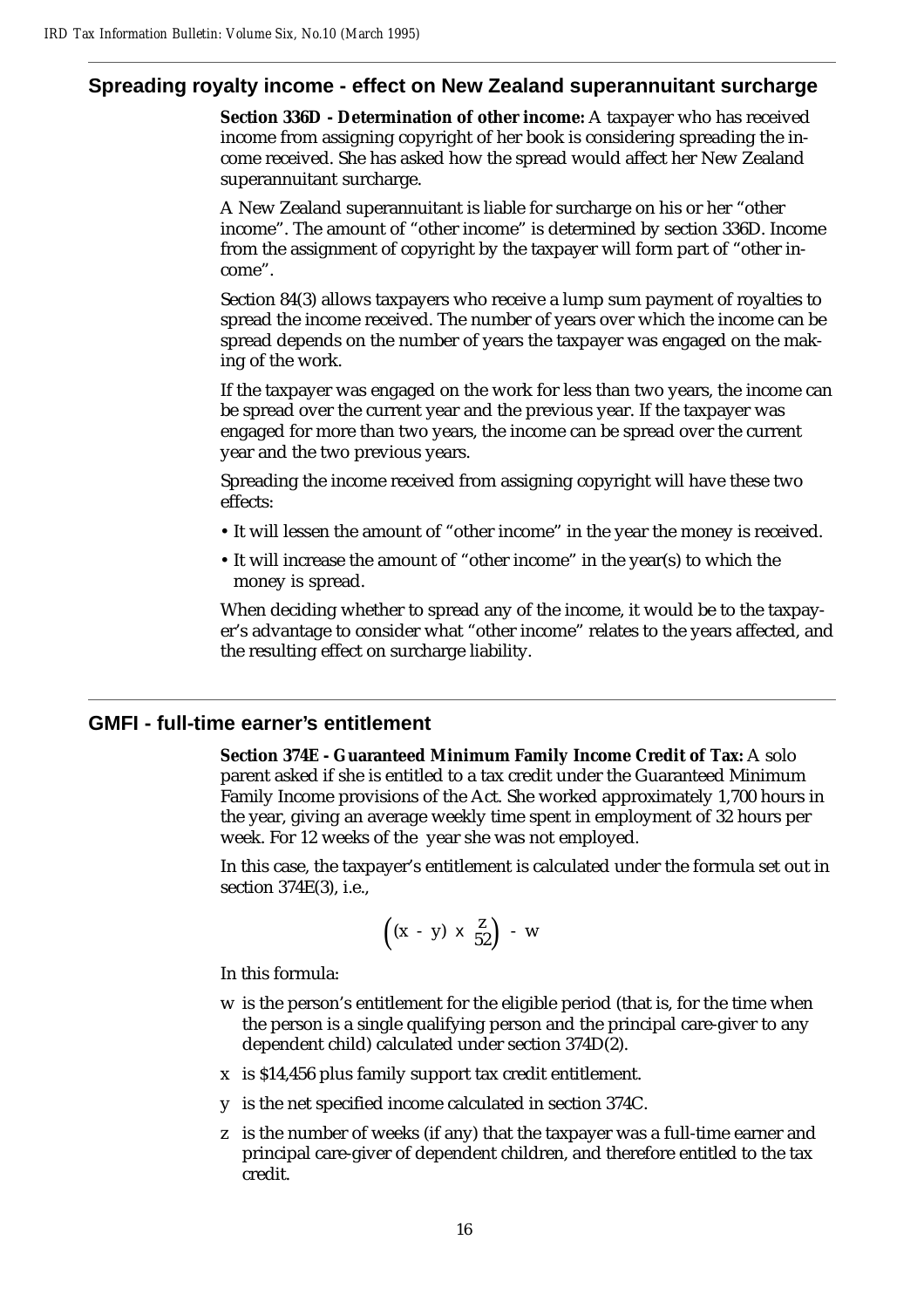When a "full-time earner" has no spouse, the term means any person, who in the week, is engaged in employment for not less than 20 hours. The taxpayer's average hours over the year are not relevant.

Item "z" in the formula is 40, which takes into account the actual number of weeks that the hours of employment were 20 or more.

The solo parent in this situation is entitled to a GMFI tax credit using the above formula.

#### **Attributing profits to shareholders of a loss attributing qualifying company**

**Section 393 - Qualifying Company Regime:** The representative of a loss attributing qualifying company (LAQC) has asked if the LAQC's profits are deemed to have been derived directly by the shareholders. The representative was aware that the losses incurred by an LAQC are able to be distributed to the shareholders in proportion to a shareholder's effective interest.

A qualifying company (QC) is a closely-held company that meets the criteria of section 393B. An LAQC is a QC that meets the criteria of section 393N. In either situation, an election for QC or LAQC status will have been made by the shareholders and directors of the company concerned. Details of the qualifying criteria are contained in TIB Volume Three, No. 7 issued in April 1992.

Under section 393P, a loss suffered by an LAQC is deemed to have been incurred by the shareholders in proportion to their effective interest in the LAQC. The LAQC's loss is attributed to the shareholders to offset against their assessable income or to be carried forward to the following income year.

However, there is no provision that deems a profit of a QC or an LAQC to have been derived by the shareholders, and so any profit derived by a QC or LAQC cannot be attributed to the shareholders.

The company may instead consider paying a dividend to the shareholders.

# **Goods and Services Tax Act 1985**

#### **Sharemilking - a taxable activity for GST purposes?**

**Section 6 - Meaning of the term "Taxable Activity":** A taxpayer who intends to go sharemilking has asked if he can register for GST.

Only those people who are conducting a "taxable activity" can register for GST. The section 6(1) definition of "taxable activity" includes any activity, carried on continuously or regularly, whether or not for a profit, that involves, or intends to involve, the supply of goods or services for a consideration. Section 6(3)(b) excludes from that definition any engagement, occupation, or employment under a contract of service.

Sharemilkers who are contracted under a sharemilking contract in terms of the Sharemilking Agreements Order 1990 are carrying on a taxable activity, as are those with "non-standard" contracts who have been accepted as being selfemployed for income tax purposes. Sharemilkers whose turnover exceeds, or is expected to exceed, \$30,000 in any twelve month period, must, under section 51(1), register for GST when they start work under the contract. If their turnover will be less than \$30,000, they may elect to register voluntarily under section 51(3) .

Contract milkers who are not engaged under the above contracts are generally regarded as employees. As such, they are not conducting a taxable activity and

continued on page 18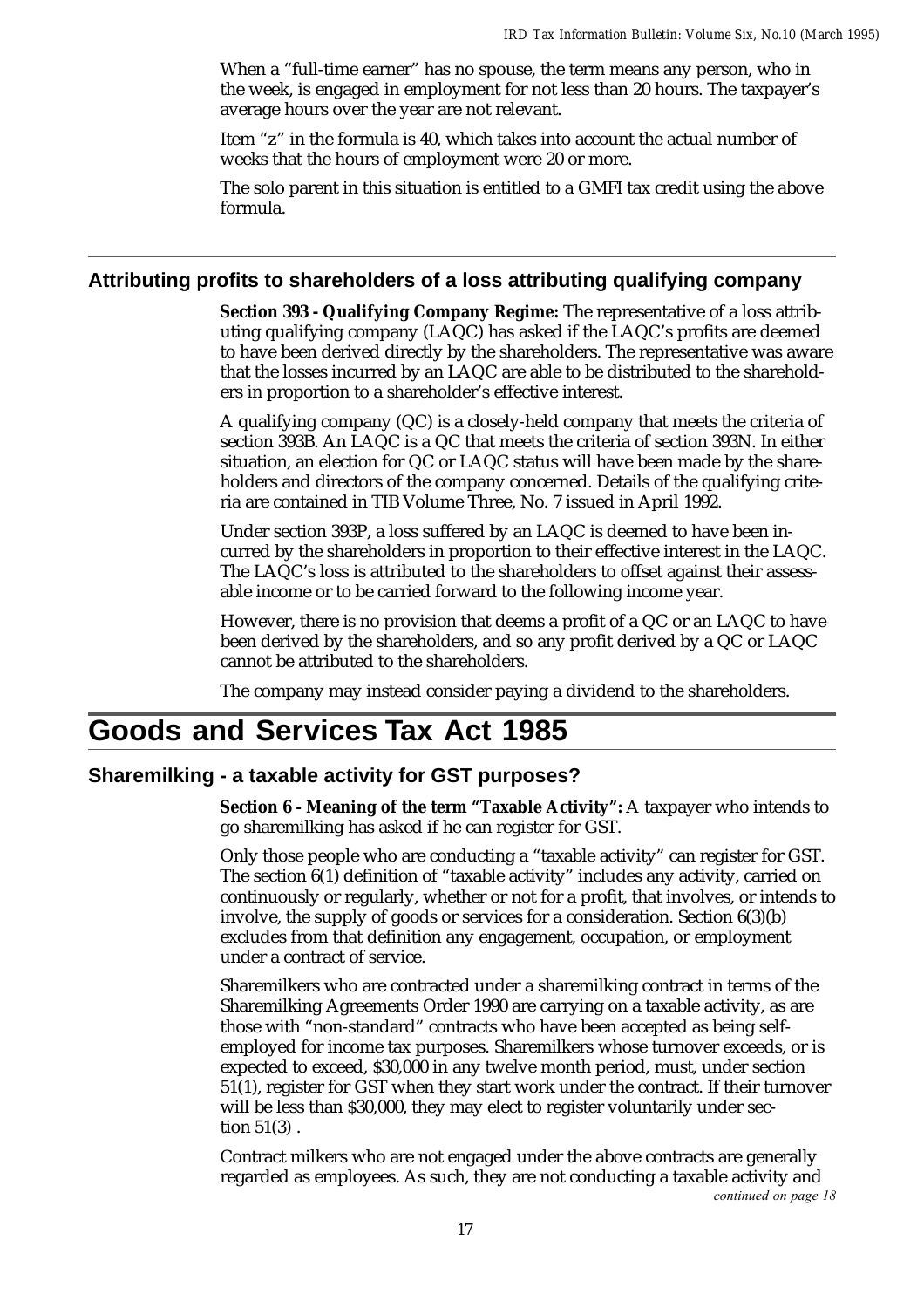cannot register for GST in respect of their contract milking activities. Contract milkers who have been accepted as being self-employed for income tax purposes are conducting a taxable activity and can register for GST. from page 17

> Sharemilkers and contract milkers who are unsure as to whether they are selfemployed or not should contact their local Inland Revenue office for a ruling.

#### **Goods supplied to exporter - no zero-rating on supply**

**Section 11(1) - Zero-rated goods:** An export marketing company purchases goods from a New Zealand supplier, who delivers them to the wharf for loading and transportation overseas. The export marketing company completes all export documentation, but at no stage in the proceedings does it take physical possession of the product. A representative of the export marketing company has asked Inland Revenue to approve the zero-rating of the supply from the supplier to the company, as the goods are destined for export.

Under section 11(1)(a) and 11(1)(aa), goods can only be zero-rated if the supplier exports them, or arranges for their export. To gain zero-rating under section  $11(1)(a)$  and  $11(1)(aa)$ , the supplier must have entered the goods for export, or the goods must have been deemed to be entered for export under the Customs Act 1966, and the goods must be exported by the supplier.

In this case, the export marketing company is entering the goods for export. The New Zealand supplier does not meet the requirements of section 11(1), so it must charge GST at the standard rate of 12.5%. As the export marketing company is the supplier who enters the goods for export, the supply by the marketing company can be zero-rated under the above provisions.

#### **GST on imported goods and royalties**

**Section 12 - Imposition of goods and services tax on imports:** A GST-registered person has paid GST to New Zealand Customs for imported goods received. She must now pay GST on the royalties that are payable to the franchisor of the goods, a GST registered New Zealand company. She has asked if it is correct that GST should be charged twice on the same goods.

Section 12 imposes GST on imported goods. This is collected by New Zealand Customs at the time goods are imported, and is imposed on the sum of these amounts:

- the cost of the goods
- any duty or other taxes or levies imposed by Customs
- the value of freight and insurance paid to transport the goods to New Zealand.

This GST is imposed to ensure that imported goods do not receive any cost advantage over locally-produced goods. Registered persons can claim an input tax deduction to recover the GST charged by Customs, in the same way that all GST incurred "in the course or furtherance of a taxable activity" can be claimed.

The royalties payable to the franchisor are a separate supply, and are additional to the cost of the goods themselves. GST has been properly charged under section 8. The registered person can also claim an input tax deduction to recover the GST paid on the royalties, as long as she holds a tax invoice, (if the royalties are more than \$50).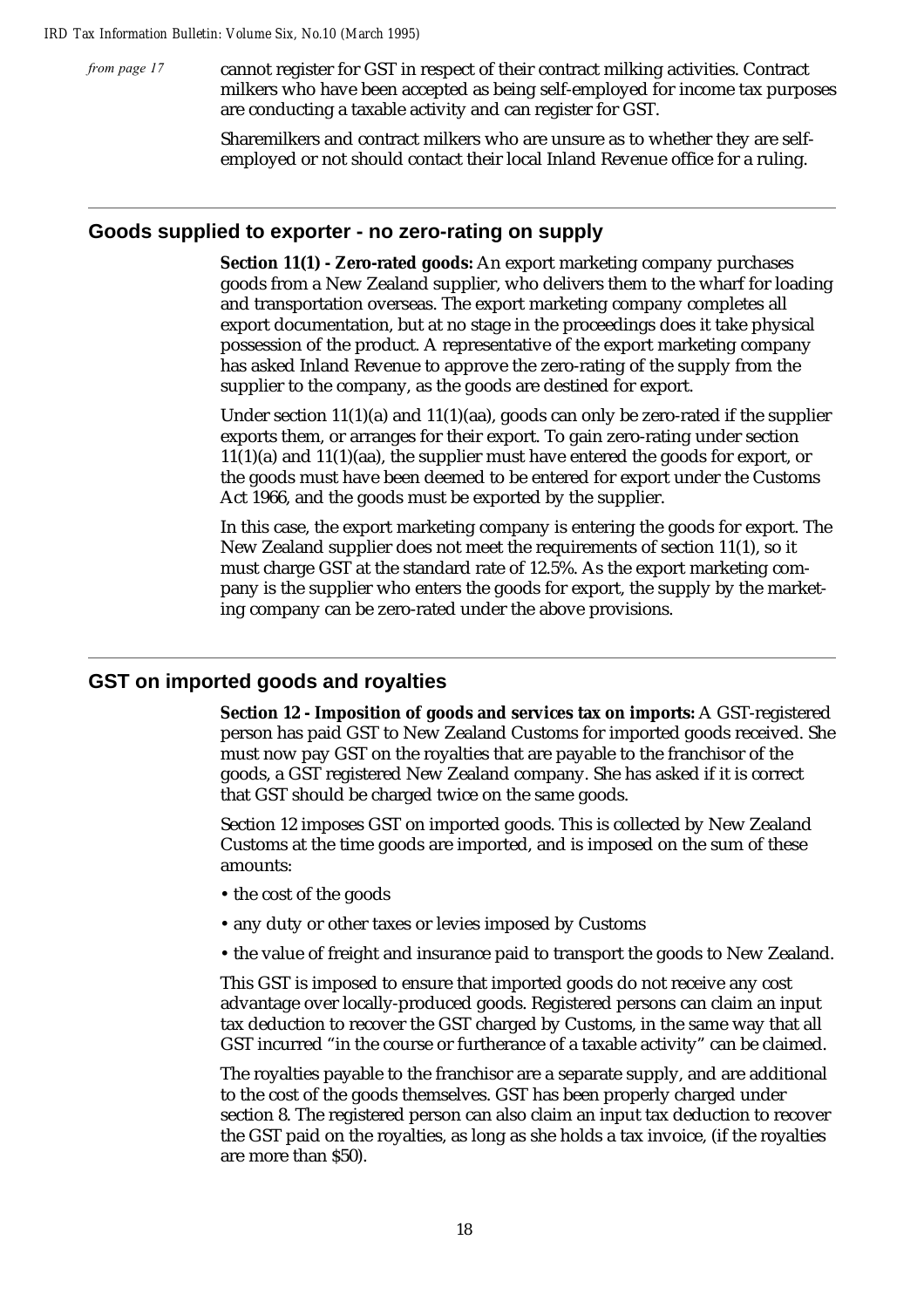GST has not been charged twice for the same supply. The first supply was the supply of imported goods, and GST was correctly paid to Customs. The royalties payable are a separate supply, also liable to GST as the franchisor is registered for GST.

#### **Employee's temporarily-imported goods - no input tax deduction**

**Section 12 - Imposition of Goods and Services Tax on imports:** A New Zealand employer has employed an Australian specialist for a short term. The employee had to pay GST on specialist tools he brought into the country. He will be taking the tools with him when he returns to Australia. The employer wants to know whether she can claim an input tax deduction for the GST paid by the employee.

The GST treatment of imported goods is contained in section 12, administered by New Zealand Customs. Customs has advised that this situation comes within section 181 of the Customs Act 1966, which provides that if goods are brought into New Zealand for less than 12 months they are treated as temporary imports.

A deposit equal to the sum of the GST and duty may be payable to Customs on the value of the goods imported. If the goods are removed from New Zealand within the 12 month period following their importation, the deposit is refunded.

This employer cannot claim a deduction for these reasons:

- The goods were imported by the employee.
- No GST was paid on importation. Rather, Customs charged a deposit equal to any GST and duty that would have been payable. This deposit will be refunded to the employee when the goods are re-exported.

#### **Buyer-created tax invoices - responsibility for ensuring that a person is registered for GST**

**Section 24(2) - Invoice created by recipient:** A forestry contractor who has selfbilling approval has asked if he must obtain proof of registration from workers who are subject to the Income Tax (Withholding Payments) Regulations 1979, before paying GST to them. If a worker is later found not to be registered, will the input tax deducted by the contractor be disallowed, or will Inland Revenue collect the output tax from the non-registered worker?

Section 24(2) allows the Commissioner to give approval for the issue of a tax invoice by a recipient of goods or services who is a registered person, and for that person to make an input tax deduction for that supply. The term for these invoices is "buyer-created tax invoices".

A person who wishes to issue a "buyer-created tax invoice" to a supplier must establish if that person is registered for GST. If so, the supplier's registration number should be obtained for inclusion on the tax invoice. Generally, obtaining details of the supplier's registration number is sufficient proof that the supplier is registered for GST. Note that the person who issues the buyer-created tax invoice (in this case the forestry contractor) cannot verify details of the supplier's registration by contacting Inland Revenue. Information about a taxpayer is considered confidential between Inland Revenue and that taxpayer. We will not give information about a taxpayer without the written approval of the taxpayer concerned.

In this case, if the worker is later found not to be registered for GST, the forestry contractor will still be entitled to the input tax deduction. Under section  $27(1)(b)$ ,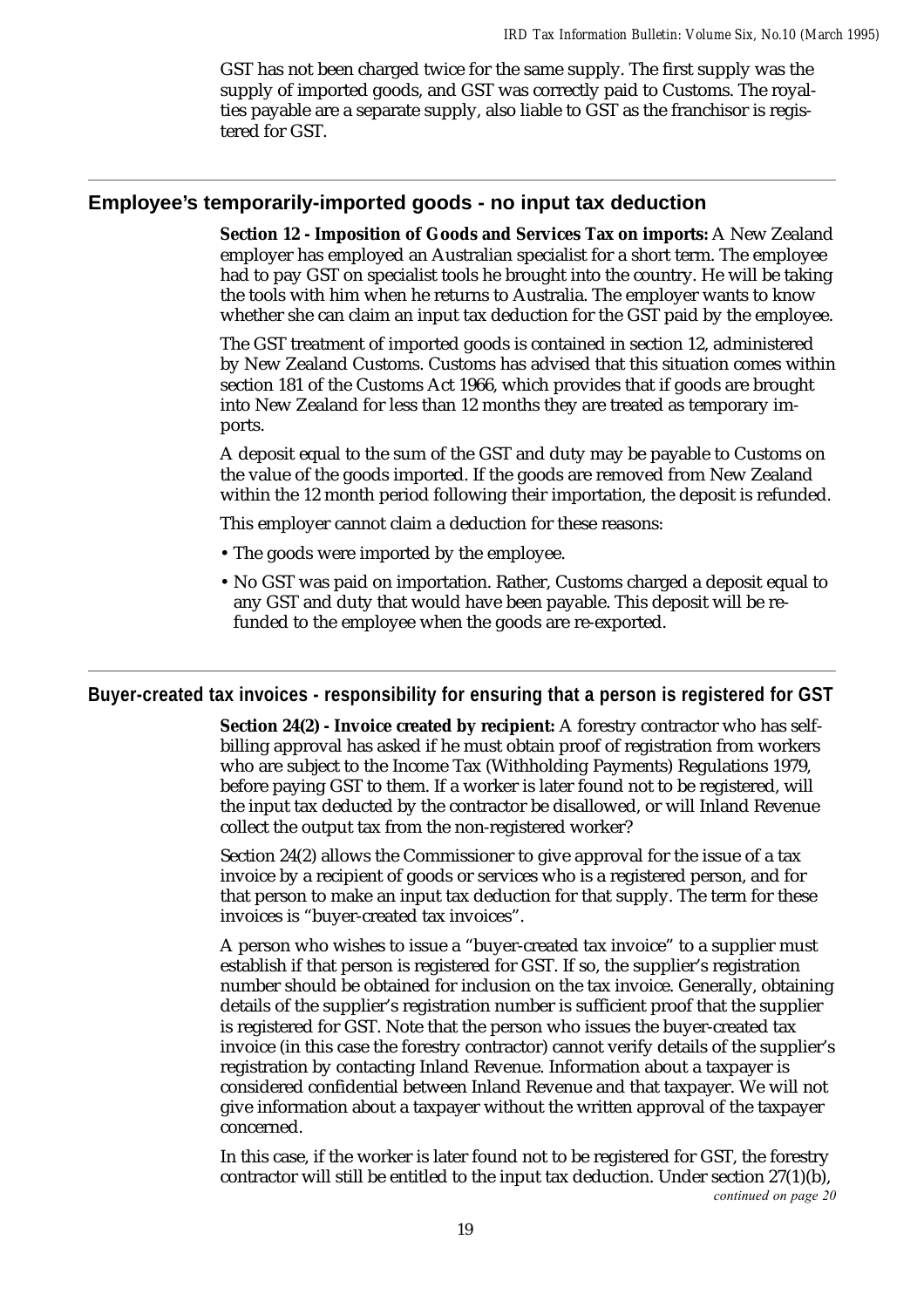from page 19

the Commissioner is able to make an assessment of the amount that, in his judgment, is the tax payable by:

"Any person, not being a registered person, who supplies goods and services and represents that tax is charged on that supply".

In this way, Inland Revenue can recover the output tax incorrectly paid to the worker.

The above may not apply where the supplier and the recipient are closely associated. If the recipient can be reasonably expected to know that the supplier is not registered, any input tax deduction incorrectly claimed will be disallowed.

#### **Secondhand goods obtained through agent - records to be kept**

**Section 60(1) - Supply by an agent:** A GST-registered farmer bought a tractor through a secondhand dealer who was selling it on behalf of an unregistered person. The farmer has asked if she should obtain a tax invoice from the secondhand dealer. If this is not appropriate, can she make a claim under the secondhand goods provisions? If so, whose name and address (the dealer's or the former owner's) should she record?

Under section 60(1), when an agent makes a supply on behalf of a principal, the supply is deemed to be made by that principal. In this case, the secondhand dealer is making the supply as agent for the owner of the tractor, who is not registered for GST. The purchaser can claim an input tax deduction for the secondhand goods received, provided she records these details as required under section 24(7):

- the supplier's name and address
- the date on which she bought the secondhand goods
- a description of the goods supplied
- the quantity or volume of the goods supplied
- the consideration paid for the supply

The farmer should record the name and address of the tractor's former owner, not those of the agent.

# **Accident Rehabilitation and Compensation Insurance Act 1992**

#### **Earnings not liable for ACC premiums**

A taxpayer has asked for details of earnings that are not subject to accident compensation premiums.

The definition of "earnings as an employee" in the Accident Rehabilitation and Compensation Insurance (Earnings Definition) Regulations 1992 sets out details of earnings liable for earner premium.

The Regulations also define "earnings other than as an employee" to mean the amount of assessable income which depends on a person's personal exertions, that, if the person were to suffer any incapacity, he or she would cease to derive.

The earner premium is payable by the earner on both "earnings as an employee" and "earnings other than as an employee". The employer premium is payable by the employer on all "earnings as an employee". A person who is self-employed is liable to both earner and employer premiums.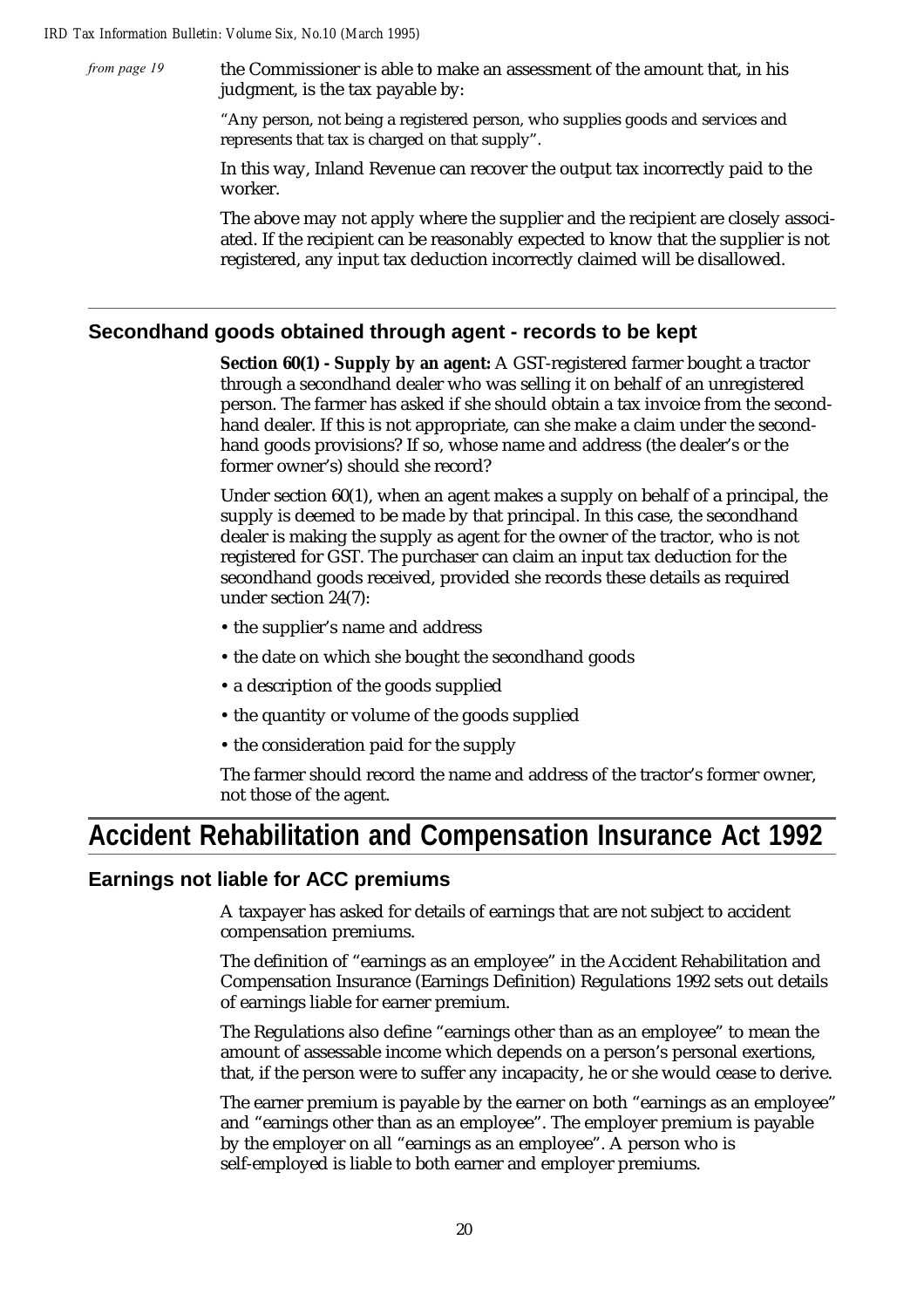Almost all earnings are subject to the earner and employer premium. The main exceptions are:

- interest and dividends
- non-taxable allowances
- student allowances
- most New Zealand Income Support Service income tested benefits
- a sleeping partner's share of the assessable income of a partnership
- New Zealand superannuation
- veteran's pension
- Living Alone payments
- redundancy payments paid on or after 1 July 1992
- retiring allowances paid on or after 1 January 1994
- lease and bailment income
- rents, except where renting property is a business activity
- estate and trust income
- income specifically exempt from income tax
- all employee earnings in excess of \$76,648 per annum.

One of the purposes of the ARCI Act is to provide a continuing income source in the event of an accident. For that reason, premiums, in a general sense, apply only to income derived from "physical exertion". Earner premium is used to fund the cost of non-work accidents. Employer premium funds the cost of work accidents.

# **Student Loan Scheme Act 1992**

#### **Spreading timber sale income - effect on student loan repayments**

**Section 14 - Repayment obligation based on assessable income:** A taxpayer has received income from selling some timber during the 1994 income year. He is considering taking advantage of special rules on the taxation of income from timber sales. He understands that it is possible to apply for some of the income received in the 1994 income year to be spread back to the 1993 year, when his assessable income was much lower. Before applying, he has asked how any spread of income might affect the amount he has to repay from his Student Loan.

Under section 14, a resident borrower's repayment obligation for an income year is the amount by which the borrower's assessable income exceeds the repayment threshold, multiplied by the repayment percentage. Section 2 defines "assessable income" to mean assessable income as defined in section 2 of the Income Tax Act 1976 ("the Act").

Section 2 of the Act states that assessable income:

"means income of any kind which is not exempted from income tax otherwise than by way of a special exemption expressly authorised as such by this Act".

Profits and gains from selling timber are assessable income under section 74 of the Act. Under section 81A of the Act, income derived under section 74 from selling timber may be spread between the income year of receipt and any of the three preceding income years. To spread the income, the taxpayer must apply in writing within twelve months of the end of the income year that the income was received.

The income spread to a prior year is deemed to have been derived in that year, and is assessable income for that year.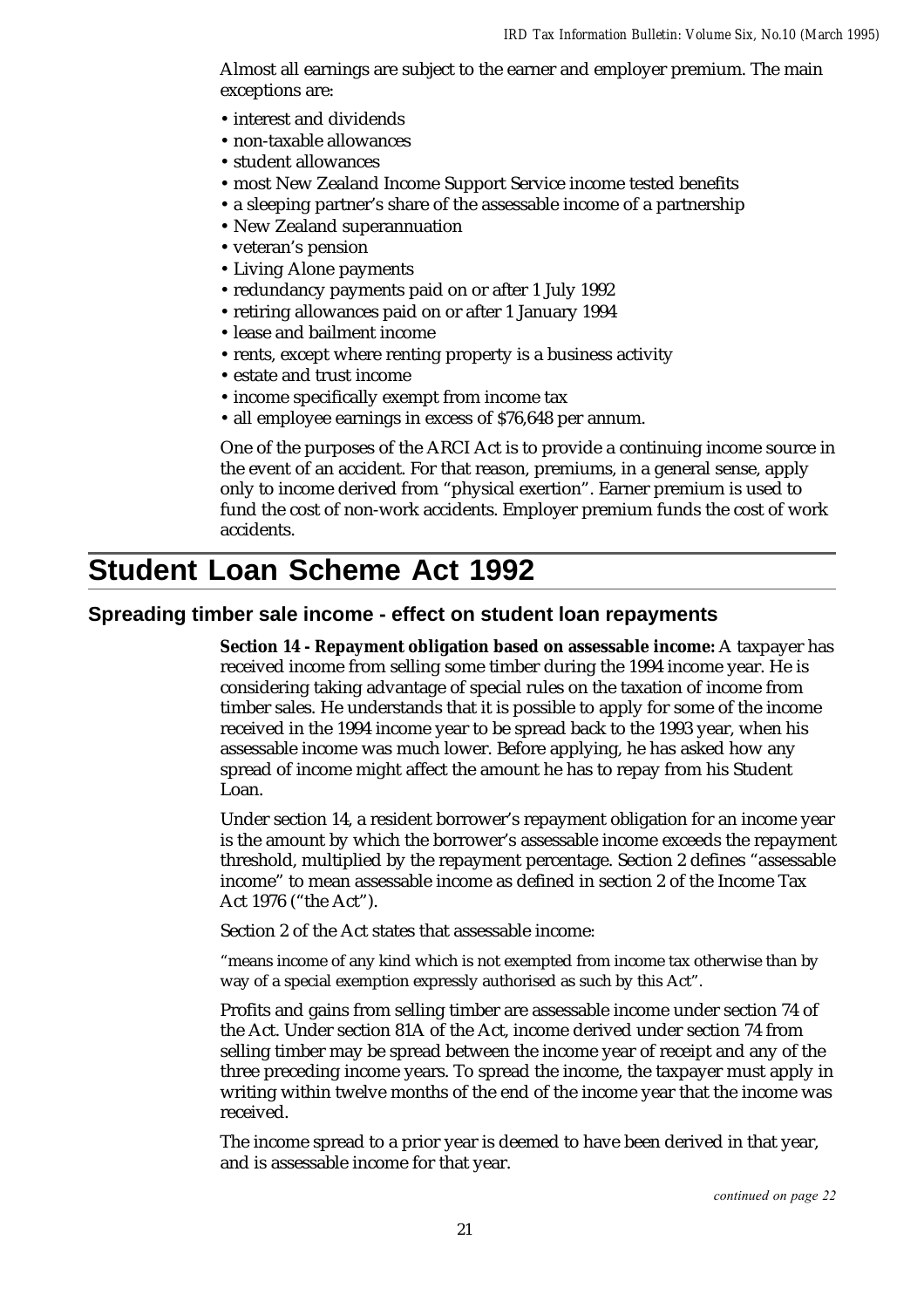from page 21

If the taxpayer elects to spread income to the 1993 income year, he will be assessable in that year for the purposes of calculating both income tax and Student Loan repayments. The additional income to be included in the 1993 year will change the 1993 Student Loan assessment.

In the 1994 income year, the taxpayer's assessable income for income tax and Student Loan repayment purposes will not include the amount spread to the 1993 income year.

# **Legal decisions - case notes**

This section of the Tax Information Bulletin sets out brief notes of recent tax decisions made by the Taxation Review Authority, the High Court, the Court of Appeal and the Privy Council.

We have given each case a rating as a reader guide to its potential importance.

- Important decision
- Interesting issues considered
- Application of existing law
- •• Routine
- Limited interest

We've given full references to each case, including the citation details where it has already been reported. Details of the relevant Act and section will help you to quickly identify the legislation at issue. Short case summaries and keywords deliver the bare essentials for busy readers. The notes also outline the principal facts and grounds for the decision. Where possible, we have indicated if an appeal will be forthcoming.

These case reviews do not set out Inland Revenue policy, nor do they represent our attitude to the decision. These are purely brief factual reviews of decisions for the general interest of our readers.

| TRA 94/74                              | $\bullet\;\bullet$                    | Determining other income for National Superannuitant |  |
|----------------------------------------|---------------------------------------|------------------------------------------------------|--|
| Alliance Group v CIR                   | $\bullet\bullet\bullet$               |                                                      |  |
| NZ Forest Products<br>Finance NV v CIR | $\bullet\bullet\bullet$               | Residence of New Zealand parent company's            |  |
| TRA 92/92                              | $\bullet$                             | Year in which ACC earnings-related compensation      |  |
| Wilson v CIR                           | $\bullet\bullet\bullet\bullet\bullet$ | Factors the Commissioner must consider when          |  |

#### **Determining other income for National Superannuitant surcharge**

| <b>Rating:</b> | $\bullet\bullet$                                                                                                                                                          |
|----------------|---------------------------------------------------------------------------------------------------------------------------------------------------------------------------|
| Case:          | TRA No. 94/74                                                                                                                                                             |
| Act:           | Income Tax Act 1976 - sections 336C and 336D                                                                                                                              |
| Keywords:      | National Superannuitant Surcharge, other income, part-year calculation                                                                                                    |
| Summary:       | The TRA decided that the Commissioner correctly determined the taxpayer's<br>"other income" which was liable for National Superannuitant surcharge under<br>section 336C. |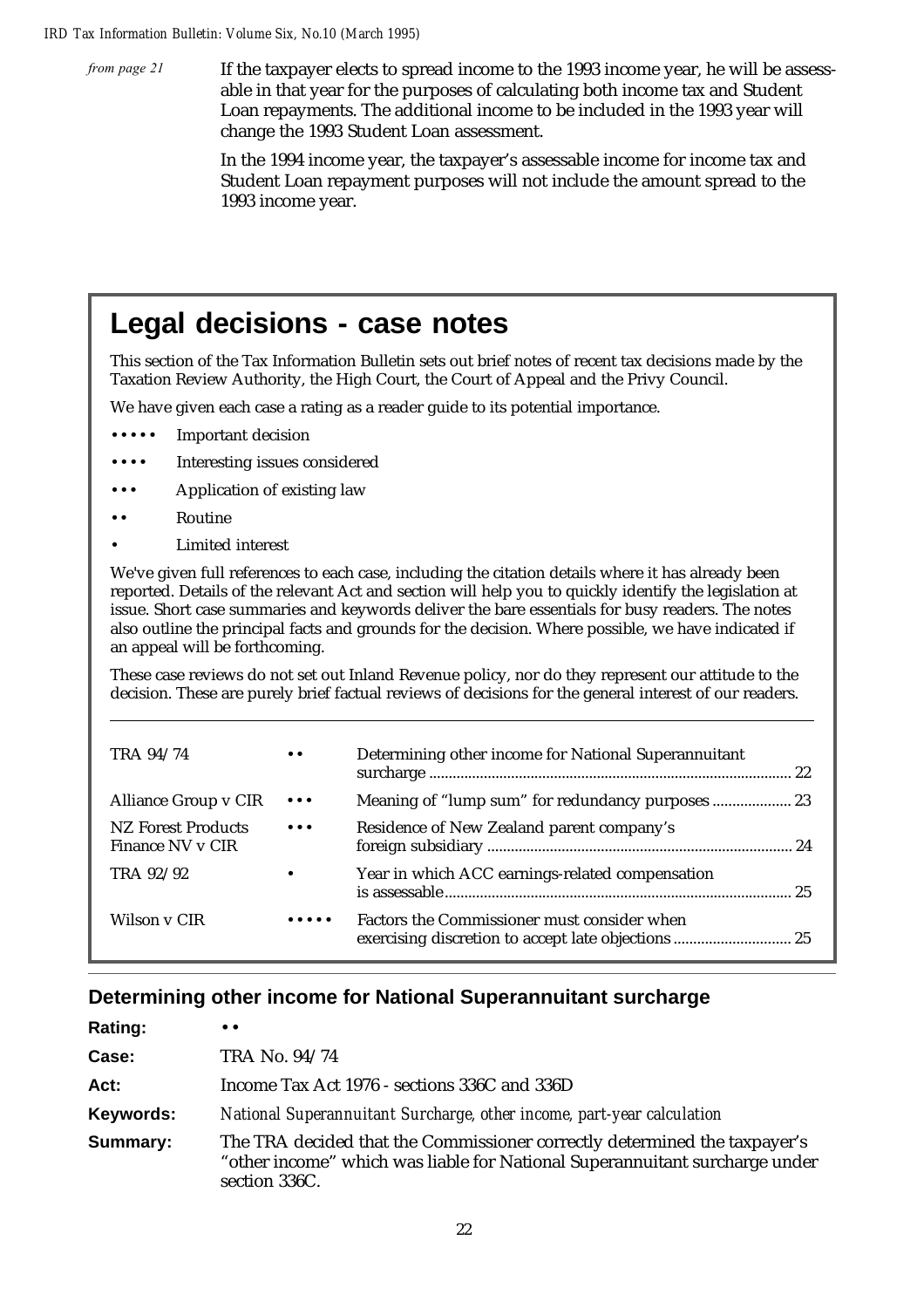| Facts:           | This case involved a National Superannuitant who elected to receive earnings-<br>related compensation from the Accident Compensation Corporation instead of<br>National Superannuation (as it was then known) for a two and three-quarter<br>month period during the 1993 income year.                                                                                        |
|------------------|-------------------------------------------------------------------------------------------------------------------------------------------------------------------------------------------------------------------------------------------------------------------------------------------------------------------------------------------------------------------------------|
|                  | The taxpayer filed a 1993 tax return and calculated the National Superannuitant<br>surcharge on the basis that the surcharge was payable on part-year income only<br>under section $336D(2)$ .                                                                                                                                                                                |
|                  | In effect, the taxpayer argued that the surcharge should only apply to the period<br>during which she received National Superannuation. The Commissioner issued<br>an assessment that calculated the taxpayer's surcharge according to sections<br>$336C(1)$ and $336D(1)$ .                                                                                                  |
| <b>Decision:</b> | Judge Barber held that the formula in section 336D(2) can be used to determine<br>"other income" for part-year calculation in two specific circumstances only.<br>These are when during the year the person either starts receiving National<br>Superannuation or permanently leaves New Zealand. Neither of these two<br>circumstances applied to this taxpayer's situation. |
|                  | Judge Barber confirmed the Commissioner's 1993 income tax assessment on the<br>basis of the definition of "other income" under section 336D(1). He concluded<br>that the clear and unambiguous words of sections 336C and 336D provide no<br>apportionment or relief to the taxpayer.                                                                                         |
| <b>Comment:</b>  | The taxpayer is not appealing this decision.                                                                                                                                                                                                                                                                                                                                  |
|                  |                                                                                                                                                                                                                                                                                                                                                                               |

# **Meaning of "lump sum" for redundancy payments**

| Rating:          | $\bullet\bullet\bullet$                                                                                                                                                                                                                                                                                                                           |
|------------------|---------------------------------------------------------------------------------------------------------------------------------------------------------------------------------------------------------------------------------------------------------------------------------------------------------------------------------------------------|
| Case:            | Alliance Group Ltd v Commissioner of Inland Revenue HC Wellington AP 261/93                                                                                                                                                                                                                                                                       |
| Act:             | Income Tax Act 1976 - section 68(2A) (since repealed)                                                                                                                                                                                                                                                                                             |
| Keywords:        | lump sum redundancy payments                                                                                                                                                                                                                                                                                                                      |
| Summary:         | The term "lump sum redundancy payments" relates to the nature of the pay-<br>ment, rather than the manner of payment.                                                                                                                                                                                                                             |
| <b>Facts:</b>    | Alliance, in accordance with the terms of the agreement it had with its employ-<br>ees, made compensation payments to some of its workers who became redun-<br>dant. Alliance credited each employee's account with the total redundancy<br>payments due to the worker.                                                                           |
|                  | Some employees were paid two equal payments at separate times.                                                                                                                                                                                                                                                                                    |
|                  | Under section 68(2A) any lump sum redundancy payment was assessable only<br>to a limited extent. If this section had not existed, the payments would have<br>been fully assessable.                                                                                                                                                               |
|                  | The issue was the meaning of "lump sum", a term that the Act did not define.<br>Alliance argued that the term related to the nature of the payment, rather than<br>the way in which it made the payment. Alternatively, Alliance argued that there<br>was only one payment because the whole amount was credited to each employ-<br>ee's account. |
|                  | The Commissioner contended that the term related to the manner of payment.<br>In order to qualify as a lump sum redundancy payment, the amount would have<br>to be in one payment.                                                                                                                                                                |
| <b>Decision:</b> | The Court found that the redundancy payments were lump sum redundancy<br>payments. A lump sum redundancy payment is the amount calculated accord-<br>ing to the relevant redundancy agreements.                                                                                                                                                   |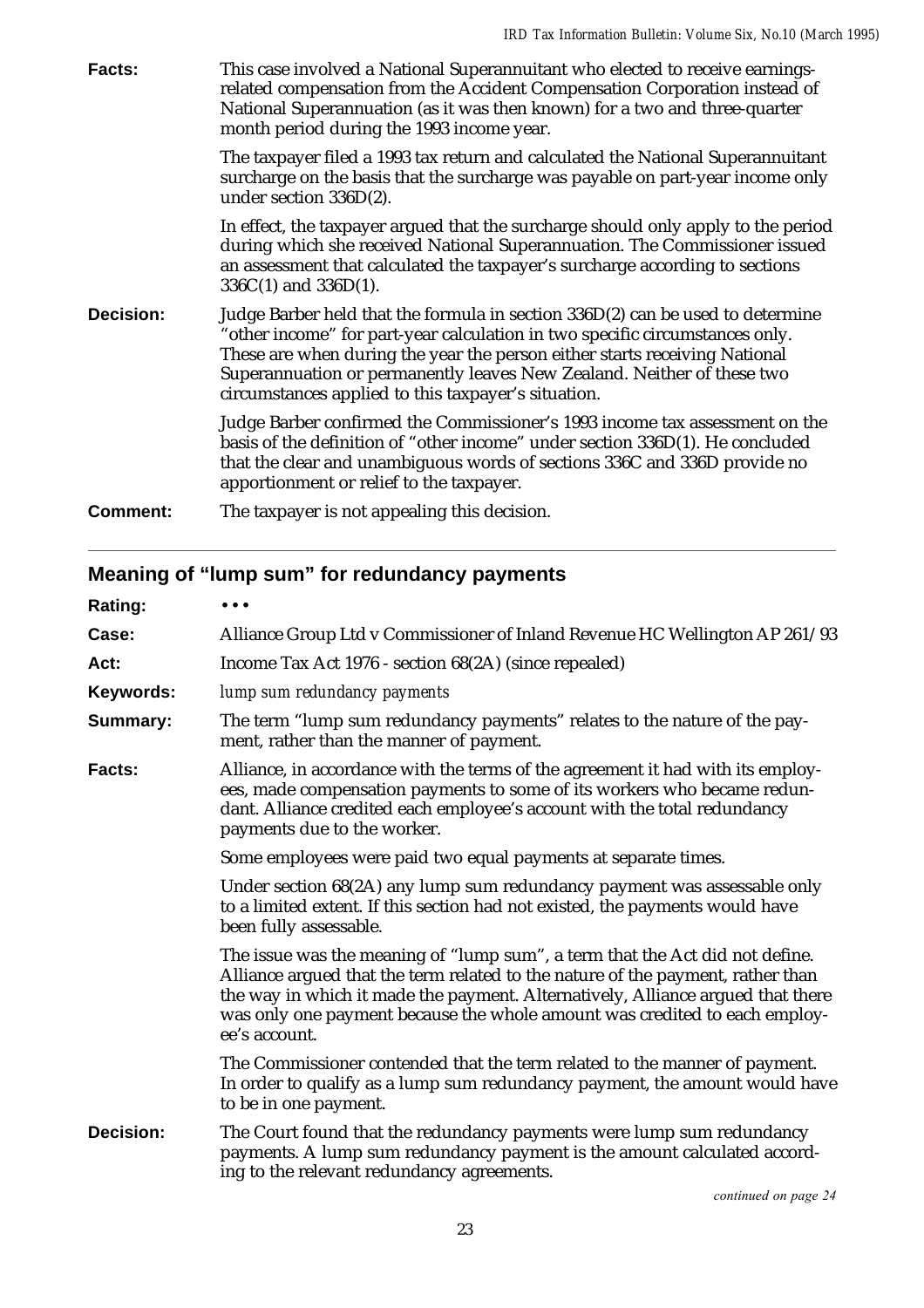*IRD Tax Information Bulletin: Volume Six, No.10 (March 1995)*

| from page 23    | The term "any lump sum redundancy payments" related to the nature of the<br>payment, not the manner in which it was made. The employees' entitlements<br>were lump sums even though in most cases they were paid in two instalments. |
|-----------------|--------------------------------------------------------------------------------------------------------------------------------------------------------------------------------------------------------------------------------------|
|                 | The Court was not persuaded by Alliance's alternative argument, because in its<br>view a credit to an employee's account could not constitute a payment until the<br>employee could draw upon the account.                           |
| <b>Comment:</b> | Inland Revenue has not yet decided whether to appeal this decision.                                                                                                                                                                  |

### **Residence of New Zealand parent company's foreign subsidiary**

| <b>Rating:</b>   |                                                                                                                                                                                                                                                                                                                                                                                                                                                                                                                                                                 |
|------------------|-----------------------------------------------------------------------------------------------------------------------------------------------------------------------------------------------------------------------------------------------------------------------------------------------------------------------------------------------------------------------------------------------------------------------------------------------------------------------------------------------------------------------------------------------------------------|
| Case:            | New Zealand Forest Products Finance NV v Commissioner of Inland Revenue<br>HC Wellington AP 59/92                                                                                                                                                                                                                                                                                                                                                                                                                                                               |
| Act:             | Income Tax Act 1976 - until 1 April 1988 section 241(2) and (3), after that date<br>section 241(6); section $243(2)(m)(i)$                                                                                                                                                                                                                                                                                                                                                                                                                                      |
| Keywords:        | Company residence, head office, centre of administrative management                                                                                                                                                                                                                                                                                                                                                                                                                                                                                             |
| <b>Summary:</b>  | The High Court found that the taxpayer company was not a New Zealand<br>resident because all its control and management, including its day to day man-<br>agement, took place outside New Zealand. As the taxpayer company was not a<br>New Zealand resident it was not subject to the non-resident withholding tax<br>rules.                                                                                                                                                                                                                                   |
| Facts:           | The taxpayer company was incorporated in the Netherlands Antilles in 1984 as a<br>wholly-owned foreign subsidiary of New Zealand Forest Products Ltd<br>("NZFP"). Its purpose was to obtain finance on the Eurobond market for the use<br>of the NZFP group.                                                                                                                                                                                                                                                                                                    |
|                  | The Commissioner assessed interest that the taxpayer company paid to inves-<br>tors as subject to non-resident withholding tax for the 1986 to 1990 income years.<br>The taxpayer company objected to the assessment on the grounds that it was not<br>a New Zealand resident and therefore not subject to the non-resident withhold-<br>ing tax rules.                                                                                                                                                                                                         |
|                  | Alternatively, the taxpayer company argued that if it was a New Zealand resi-<br>dent, the interest was not subject to non-resident withholding tax because it did<br>not have a source in New Zealand. It argued that, under section $243(2)(m)(i)$ , the<br>interest did not have a source in New Zealand because it was derived from<br>money lent to a New Zealand resident which was used for the purposes of a<br>business carried on outside New Zealand through a fixed establishment in<br>Curacao.                                                    |
| <b>Decision:</b> | Justice Doogue found that the taxpayer company was a truly foreign subsidiary<br>of NZFP with all central management and control, including its day to day<br>management, taking place outside New Zealand. Important factors in reaching<br>this conclusion were that all directors' meetings were held and all transactions<br>occurred outside New Zealand; the administration details and accounting func-<br>tions were dealt with in Curacao; and the directors voted and acted independ-<br>ently of the parent company and were not mere pawns of NZFP. |
|                  | As the taxpayer company was not a New Zealand resident it was not subject to<br>the non-resident withholding tax rules.                                                                                                                                                                                                                                                                                                                                                                                                                                         |
|                  | On the second issue, Justice Doogue found that the taxpayer company was<br>carrying on a substantial business through a fixed establishment outside New<br>Zealand. Although not all the decisions of the directors were made there,                                                                                                                                                                                                                                                                                                                            |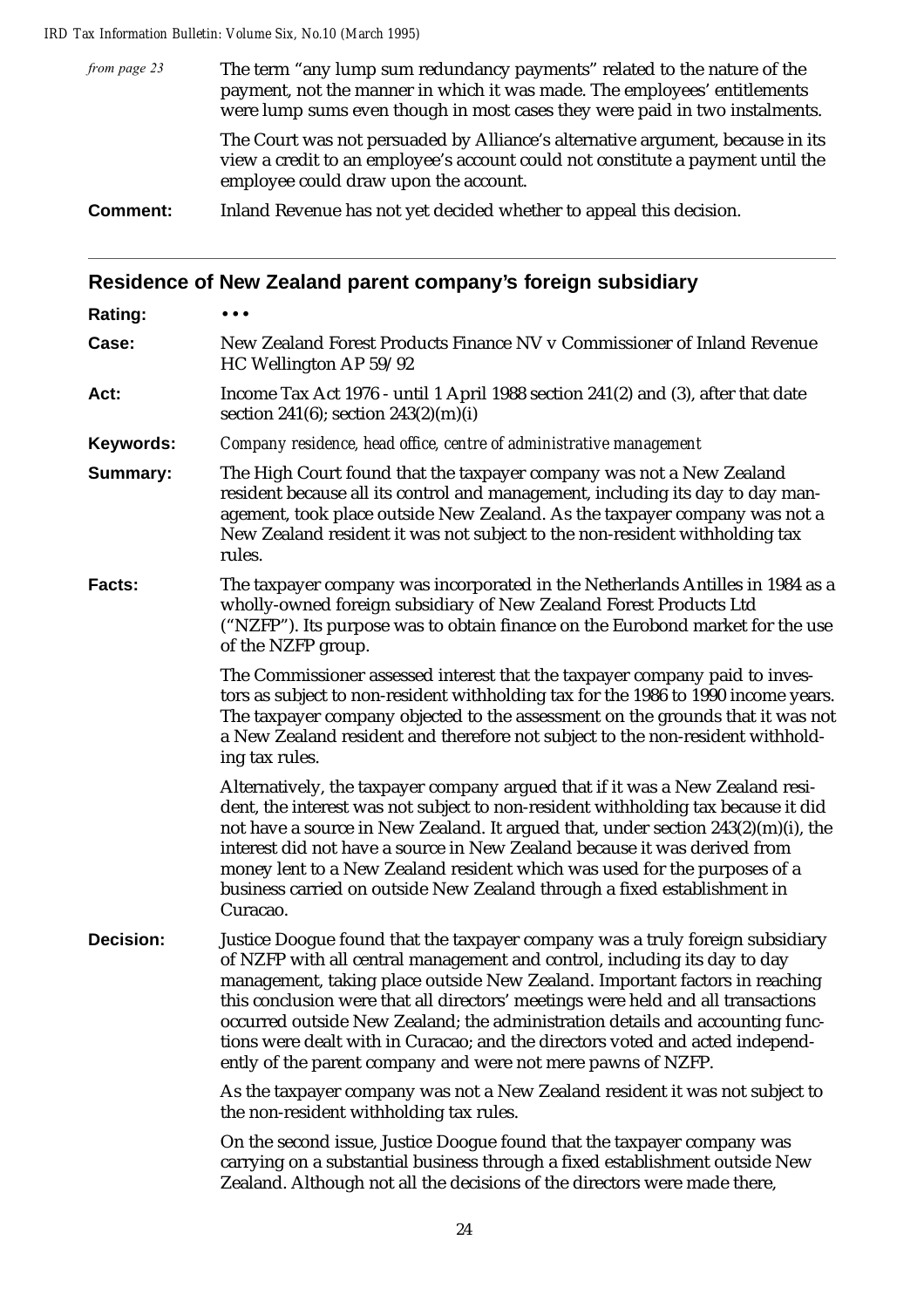#### Curacao constituted a fixed establishment because all the taxpayer company's business was carried out through Curacao in one way or another.

### **Comment:** Inland Revenue has not yet decided whether to appeal this decision.

### **Year in which ACC earnings-related compensation is assessable**

| Rating:          |                                                                                                                                                                                                                                                                                                                                                                                                                                                                                               |  |  |  |
|------------------|-----------------------------------------------------------------------------------------------------------------------------------------------------------------------------------------------------------------------------------------------------------------------------------------------------------------------------------------------------------------------------------------------------------------------------------------------------------------------------------------------|--|--|--|
| Case:            | TRA No 92/92                                                                                                                                                                                                                                                                                                                                                                                                                                                                                  |  |  |  |
| Act:             | Income Tax Act 1976, sections $38(2)$ and $65(2)(c)$                                                                                                                                                                                                                                                                                                                                                                                                                                          |  |  |  |
| Keywords:        | derived                                                                                                                                                                                                                                                                                                                                                                                                                                                                                       |  |  |  |
| Summary:         | Judge Barber held that earnings-related compensation the objector received from<br>the Accident Compensation Corporation (ACC) was assessable in the year of<br>receipt, and could not be spread back for assessment into the earlier year to<br>which the compensation related.                                                                                                                                                                                                              |  |  |  |
| Facts:           | The objector received earnings-related compensation from ACC in the 1991<br>income year. Part of that compensation was arrears that related to the 1990<br>income year. The Commissioner treated all of the compensation as assessable in<br>the 1991 income year. The objector argued that the compensation payments due<br>for the 1990 income year were assessable in that income year, although ACC did<br>not make the payments until the 1991 income year.                              |  |  |  |
| <b>Decision:</b> | Judge Barber adopted his reasoning in Case N9 (1991) 13 NZTC 3,075 and con-<br>firmed the Commissioner's assessment. He said that it follows from the fact that<br>the objector uses a cash basis of accounting that the objector derives income<br>when he receives it. Accordingly it is not open to the objector to spread income<br>back over an earlier year to which the compensation relates. This is because the<br>objector did not actually receive the income in the earlier year. |  |  |  |
| <b>Comment:</b>  | The taxpayer is not appealing this decision.                                                                                                                                                                                                                                                                                                                                                                                                                                                  |  |  |  |

# **Factors the Commissioner must consider when exercising discretion to accept late objections**

| Rating:          |                                                                                                                                                                                                                                                                                                                                                                                                                |  |  |  |  |
|------------------|----------------------------------------------------------------------------------------------------------------------------------------------------------------------------------------------------------------------------------------------------------------------------------------------------------------------------------------------------------------------------------------------------------------|--|--|--|--|
| Case:            | Wilson v CIR Unreported CP No. 83/94                                                                                                                                                                                                                                                                                                                                                                           |  |  |  |  |
| Act:             | Income Tax Act 1976 - section 30                                                                                                                                                                                                                                                                                                                                                                               |  |  |  |  |
| <b>Keywords:</b> | late objection, Commissioner's discretion, judicial review                                                                                                                                                                                                                                                                                                                                                     |  |  |  |  |
| Summary:         | This was a judicial review action concerning the Commissioner's decision not to<br>allow a taxpayer's late objection. The taxpayer was attempting to claim a deduc-<br>tion for share losses. Justice Greig held that the Commissioner had failed to<br>consider all the relevant factors in his refusal to allow a late objection.                                                                            |  |  |  |  |
| <b>Facts:</b>    | The plaintiff sought a review of the Commissioner's refusal to accept a late<br>objection. The objection related to share losses claimed in the plaintiff's return<br>for the year ended 31 March 1988. On 2 May 1989 the Commissioner issued a<br>notice of adjustment rejecting the deduction of the share losses. The taxpayer's<br>accountant telephoned Inland Revenue on 3 May 1989 and objected orally. |  |  |  |  |
|                  | On 1 June 1989, the Commissioner issued a notice of assessment. There was no<br>objection to this assessment but on 5 August 1991 the accountant wrote to Inland<br>Revenue reasserting the taxpayer's claim. He informed Inland Revenue that he<br>continued on page 26                                                                                                                                       |  |  |  |  |
|                  |                                                                                                                                                                                                                                                                                                                                                                                                                |  |  |  |  |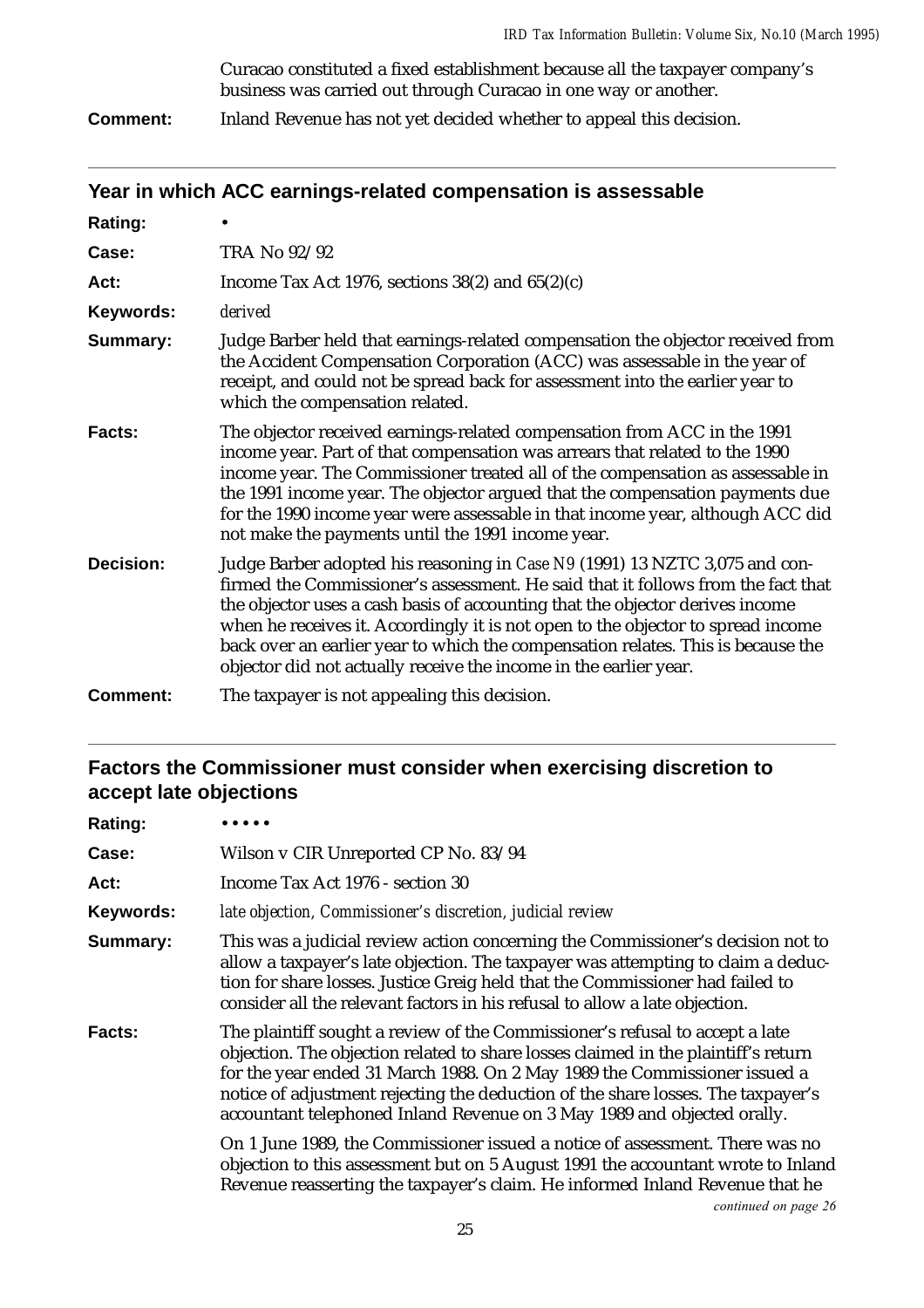|  | from page 25     | had not responded to the notice of assessment because he had made a filing<br>error. The taxpayer had also been overseas from May 1989 to October 1990. The<br>accountant sent further letters to Inland Revenue reiterating the taxpayer's<br>claim.                                                                                                                                                                                                                                                                                                                                                                                                                                                                                                                                                                                                                                                                    |
|--|------------------|--------------------------------------------------------------------------------------------------------------------------------------------------------------------------------------------------------------------------------------------------------------------------------------------------------------------------------------------------------------------------------------------------------------------------------------------------------------------------------------------------------------------------------------------------------------------------------------------------------------------------------------------------------------------------------------------------------------------------------------------------------------------------------------------------------------------------------------------------------------------------------------------------------------------------|
|  |                  | On 21 November 1991, the Commissioner issued a further notice of assessment<br>rejecting the deduction of the share losses. On 29 November 1991 the accountant<br>sent a letter to Inland Revenue stating that it was a formal objection. Inland<br>Revenue declined to accept the late objection. The accountant requested that the<br>decision be reconsidered. The Commissioner confirmed his earlier decision.                                                                                                                                                                                                                                                                                                                                                                                                                                                                                                       |
|  |                  | In November 1992 the Court of Appeal issued its decision in Inglis v CIR (1992)<br>14 NZTC 9,180; (1992) 17 TRNZ 289 and its companion case CIR v Stockwell<br>(1992) 14 NZTC 9,190; (1992) 17 TRNZ 301. These were cases dealing with share<br>losses. Inland Revenue then issued Tax Information Bulletin Volume Four No 5<br>(December 1992). This included the following statement on page 34:                                                                                                                                                                                                                                                                                                                                                                                                                                                                                                                       |
|  |                  | Taxpayers who think they can claim a deduction for share sale losses they incurred in<br>previous years can object to their assessments for the relevant income years. Inland<br>Revenue will consider any such objections as late objections under section 30(2) of the<br>Act.                                                                                                                                                                                                                                                                                                                                                                                                                                                                                                                                                                                                                                         |
|  |                  | On 18 May 1993 the taxpayer's accountant requested reconsideration of the case<br>following the decision of the Court of Appeal in Inglis v CIR. The Commissioner<br>confirmed his earlier decision not to accept the late objection. The taxpayer then<br>brought judicial review proceedings.                                                                                                                                                                                                                                                                                                                                                                                                                                                                                                                                                                                                                          |
|  | <b>Decision:</b> | Justice Greig found for the taxpayer. He took the view that in the particular<br>circumstances of the case deciding not to accept the late objection was unfair. He<br>considered, following the decision of the Court of Appeal in Inglis v CIR, that the<br>taxpayer appeared to have a clear entitlement to the deductions he had claimed.<br>He found that despite the accountant's failure to object in time, the taxpayer had<br>consistently (although not constantly or continuously) asserted his claim for a<br>deduction. Justice Greig stated that a consistent assertion requires an original<br>assertion and then no departure or contradiction of that assertion. The judge<br>stressed that the taxpayer was not a person who had ascertained the new inter-<br>pretation and then for the first time sought to take advantage of it; he was some-<br>body who had been pursuing the matter beforehand. |
|  |                  | Justice Greig found that, when deciding whether to accept the late objection, the<br>Commissioner failed to have due regard to some factors and had undue regard<br>to other factors. Inland Revenue had taken no account of the paramount consid-<br>eration that there be an accurate assessment.                                                                                                                                                                                                                                                                                                                                                                                                                                                                                                                                                                                                                      |
|  |                  | Inland Revenue should consider the merits of the case and the likelihood of the<br>objection succeeding as part of the overall view of the matter. Inland Revenue<br>had not done this.                                                                                                                                                                                                                                                                                                                                                                                                                                                                                                                                                                                                                                                                                                                                  |
|  |                  | There was a clear entitlement to the benefit of the judgment in <i>Inglis</i> and, on the<br>face of it, to the deduction. That ought to have weighed heavily to discount the<br>lapse of time and the failure on the part of the taxpayer's professional adviser.                                                                                                                                                                                                                                                                                                                                                                                                                                                                                                                                                                                                                                                       |
|  |                  | There was a failure to give full account of the consistent assertion by the tax-<br>payer that he was entitled to the deductions. He noted that an oral objection can<br>be of little legal weight particularly when the objection is made to a notice of<br>adjustment and not repeated when the notice of assessment is issued. Neverthe-<br>less, in Justice Greig's view the oral objection did reinforce the consistency of the<br>assertion made by the taxpayer in his original tax return.                                                                                                                                                                                                                                                                                                                                                                                                                       |
|  |                  | In this case Inland Revenue gave too much emphasis to the Commissioner's<br>policy on late objections for which professional advisers were responsible. Justice                                                                                                                                                                                                                                                                                                                                                                                                                                                                                                                                                                                                                                                                                                                                                          |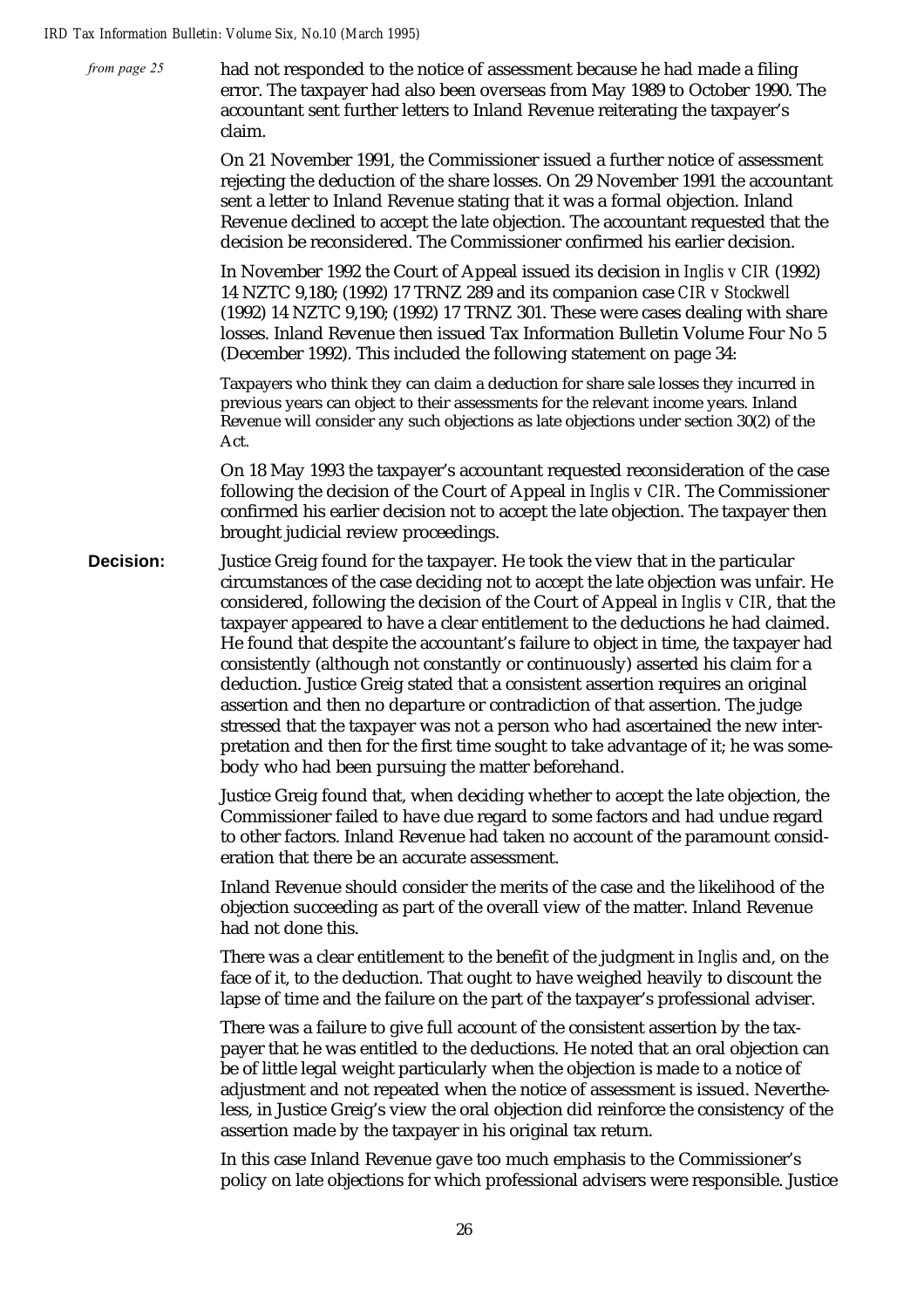Greig did note that an omission by a professional adviser may be a significant factor if the law and the tax rules are clear. Failure by the professional adviser in those circumstances to take the proper and formal steps may be seen as a tacit representation that the assessment is accepted.

The policy statement concerning share losses in TIB Volume Four No 5 (December 1992) reasserted the primacy of the need for a live objection. The High Court in *Gisborne Mills v CIR* (1989) 11 NZTC 6,194, (1989)13 TRNZ 405 held that this was a fettering of the Commissioner's discretion. In addition that policy cited only three factors, thus leading the exerciser of the discretion to put undue weight on those factors.

Justice Greig held that the Commissioner's refusal to accept the late objection was unfair and in error. He held that the Commissioner had failed to exercise his discretionary power whether or not to accept a late objection in accordance with the law applicable in the circumstances of this case. Consequently, Justice Greig held that it should be declared void. He made an order directing the Commissioner to reconsider the application for reassessment made by the plaintiff.

**Comment:** Inland Revenue is appealing this decision.

### **Upcoming TIB articles**

In the next few months we'll be releasing policy statements on these topics in the Tax Information Bulletin:

- Allocation of imputation credits to dividends where a company is liquidated
- Imputation returns where a company is liquidated
- Transferring a credit balance in a dividend withholding payment account to an imputation credit account where a company is liquidated
- Resident withholding tax and certain back to back loans
- Further income tax, additional tax and imputation penalty tax where a company is liquidated
- Successive supplies in the building and engineering industries under section 9(3)(aa)(ii) of the GST Act 1985
- GST and the de minimus rule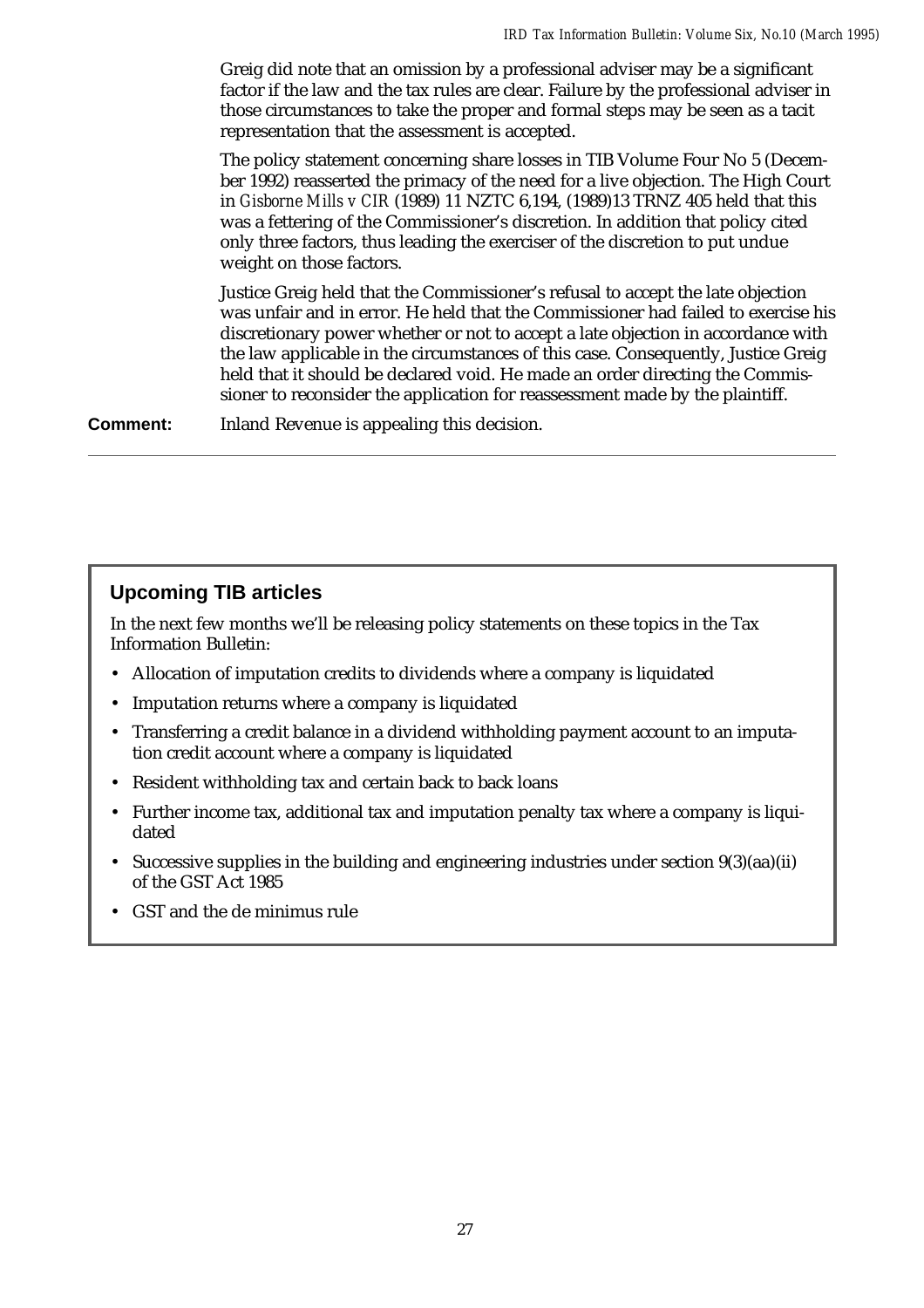# **Due dates reminder**

#### **April**

- 5 Large employers: PAYE deductions and deduction schedules for period ended 31 March 1995 due.
- 7 Provisional tax and/or Student Loan interim repayments: first 1996 instalment due for taxpayers with December balance dates. Second 1995 instalment due for taxpayers with August balance dates. Third 1995 instalment due for taxpayers with April balance dates.
- 20 Large employers: PAYE deductions and deduction schedules for period ended 15 April 1995 due.

Small employers: PAYE deductions and deduction schedules for period ended 31 March 1995 due.

All employers: IR 12s and IR 13s to be completed, and yellow copies given to workers.

FBT return and payment for quarter ended 31 March 1995 due.

Gaming machine duty return and payment for month ended 31 March 1995 due.

RWT on interest deducted during March 1995 due for monthly payers.

RWT on interest deducted 1 October 1994 - 31 March 1995 due for six-monthly payers

RWT on dividends deducted during March 1995 due.

Non-resident withholding tax (or approved issuer levy) deducted during March 1995 due.

28 GST return and payment for period ended 31 March 1995 due.

#### **May**

- 5 Large employers: PAYE deductions and deduction schedules for period ended 30 April 1995 due.
- 7 Provisional tax and/or Student Loan interim repayments: first 1996 instalment due for taxpayers with January balance dates. Second 1995 instalment due for taxpayers with

September balance dates. Third 1995 instalment due for taxpayers with May balance dates.

(We will accept payments received on Monday 8 May as on time for 7 May.)

20 Large employers: PAYE deductions and deduction schedules for period ended 15 May 1995 due.

Small employers: PAYE deductions and deduction schedules for period ended 30 April 1995 due.

Gaming machine duty return and payment for month ended 30 April 1995 due.

RWT on interest deducted during April 1995 due for monthly payers.

RWT on dividends deducted during April 1995 due.

Non-resident withholding tax (or approved issuer levy) deducted during April 1995 due.

(We will accept payments received on Monday 22 May as on time for 20 May.)

31 GST return and payment for period ended 30 April 1995 due.

FBT annual liable return (1 April 1994 to 31 March 1995) and payment due - employers who elected to pay FBT on an annual basis.

PAYE/ACC annual reconciliations (IR 68P and IR 68A) and 1995 ACC employer premium due.

RWT annual reconciliation (IR 15S) due.

Specified dividend reconciliation (IR 17S or IR 17SA) due.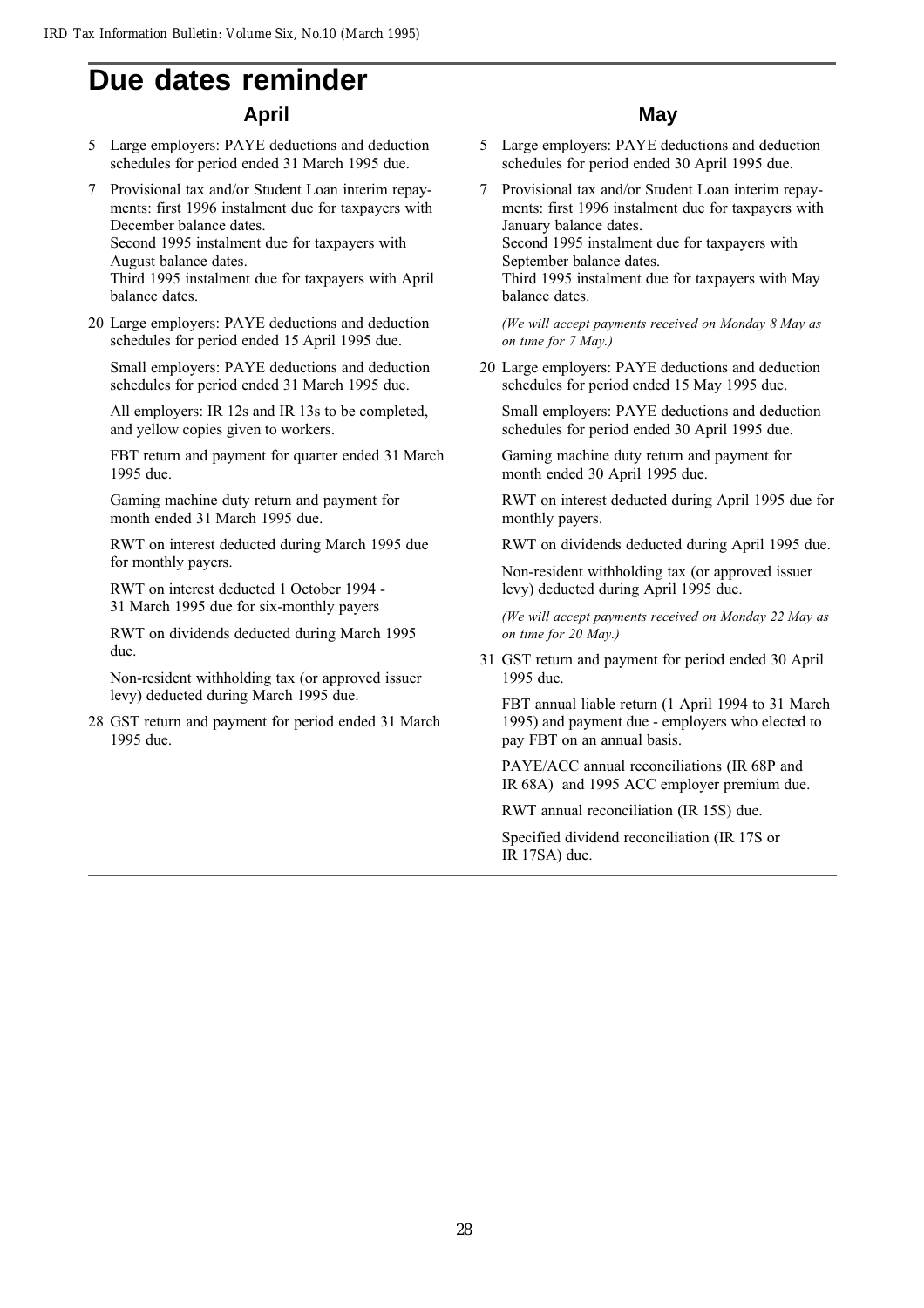# Volume Six, No.10 March 1995

### **Contents**

| Policy statements                                                                                                                                                                                               |  |  |  |
|-----------------------------------------------------------------------------------------------------------------------------------------------------------------------------------------------------------------|--|--|--|
| Calculating NZ Superannuitant surcharge - taxpayers with non-standard balance dates  1                                                                                                                          |  |  |  |
|                                                                                                                                                                                                                 |  |  |  |
|                                                                                                                                                                                                                 |  |  |  |
|                                                                                                                                                                                                                 |  |  |  |
|                                                                                                                                                                                                                 |  |  |  |
| Effect of a company's residence on the obligation to maintain an imputation credit account  7                                                                                                                   |  |  |  |
| Underlying foreign tax credits - eligible accounting years and information requirements                                                                                                                         |  |  |  |
|                                                                                                                                                                                                                 |  |  |  |
| Reregistration fee and associated legal costs under 1993 companies legislation - deductibility  11                                                                                                              |  |  |  |
|                                                                                                                                                                                                                 |  |  |  |
| Legislation and determinations                                                                                                                                                                                  |  |  |  |
|                                                                                                                                                                                                                 |  |  |  |
|                                                                                                                                                                                                                 |  |  |  |
| Questions we've been asked                                                                                                                                                                                      |  |  |  |
| Answers to enquiries we've received at Inland Revenue, which could have a wider application.<br>See page 13 or the inside front cover for a list of topics covered in this bulletin.                            |  |  |  |
| Legal decisions - case notes                                                                                                                                                                                    |  |  |  |
| Notes on recent cases heard by the Taxation Review Authority, the High Court, the Court of Appeal<br>and the Privy Council. See page 23 or the inside front cover for a list of cases covered in this bulletin. |  |  |  |
| General interest items                                                                                                                                                                                          |  |  |  |
|                                                                                                                                                                                                                 |  |  |  |
|                                                                                                                                                                                                                 |  |  |  |
|                                                                                                                                                                                                                 |  |  |  |
|                                                                                                                                                                                                                 |  |  |  |

This TIB has no appendix